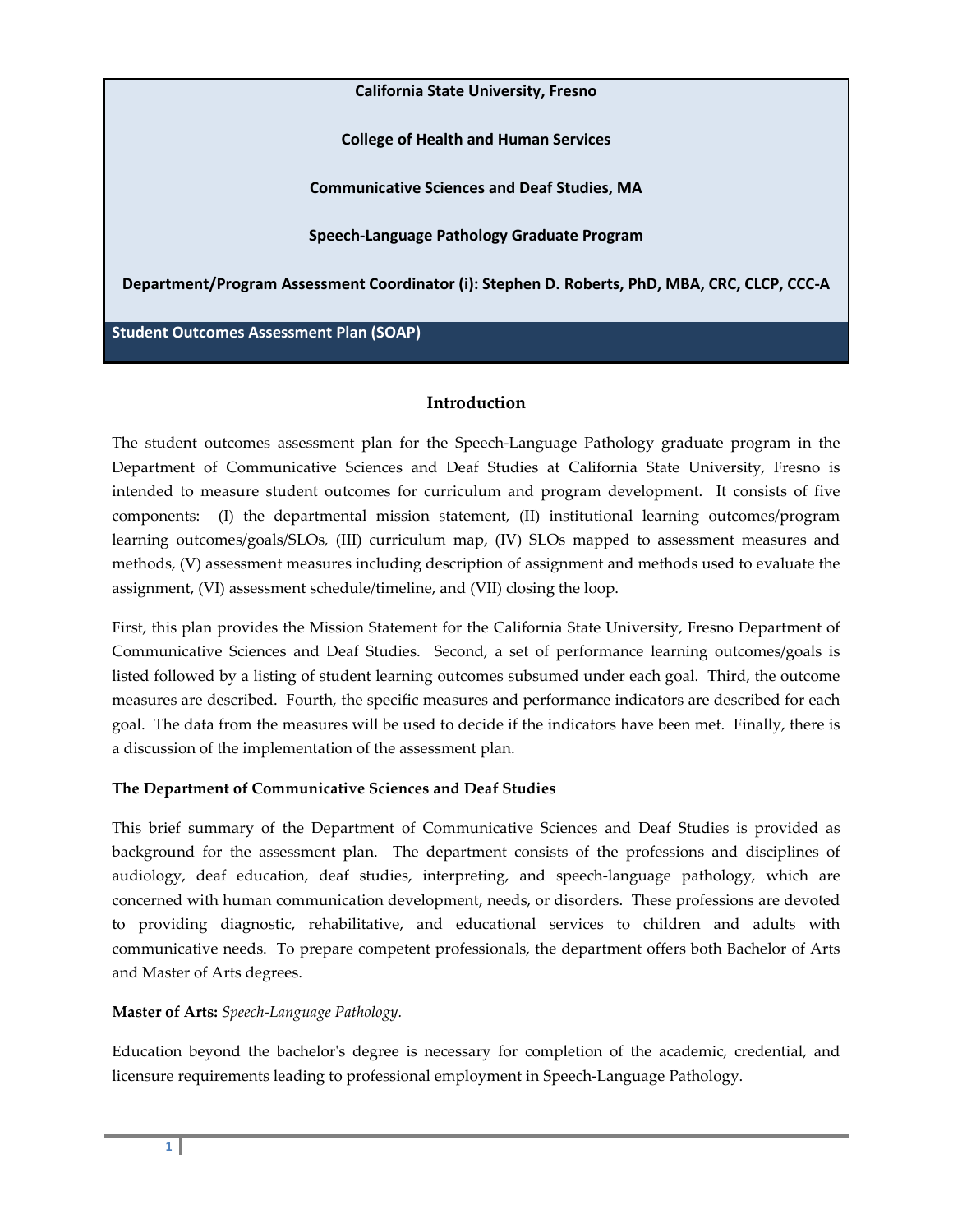The Department's Speech-Language Pathology program provides a broad professional background in normal speech and language development, language disorders, voice disorders, speech sound and motor speech disorders, and fluency disorders. The program is nationally accredited by the Council on Academic Accreditation (CAA) of the American Speech-Language-Hearing Association. The undergraduate curriculum plus a master's degree in Speech-Language Pathology prepares the student for one or more of the following: (1) state licensure as a speech-language pathologist, (2) national certification in speech-language pathology by the American Speech-Language-Hearing Association, (3) a preliminary speech-language pathology services credential.

### **I. Mission Statement for the Department of Communicative Sciences and Deaf Studies**

The Mission of the Department of Communicative Sciences and Deaf Studies at California State University, Fresno is to disseminate knowledge and to train professionals in speech-language pathology, audiology, deaf studies, deaf education, and interpreting who will provide quality service to the public. The Department will accomplish this mission by providing a stimulating learning environment for enhancing personal and educational development, promoting understanding of people of various cultures, and offering opportunities for research and scholarship in Communicative Sciences and Deaf Studies.

### **II. Institutional Learning Outcomes, Program Learning Outcomes/Goals, and SLOs [a, b, c]**

A. Institutional Learning Outcomes. Fresno State ILO's are posted on the following webpage:

<http://fresnostate.edu/academics/oie/assessment/fresno-state-assessment.html>

- 1. Acquiring Specialized Knowledge
- 2. Improving Intellectual Knowledge
- 3. Applying Knowledge
- B. Program Learning Outcomes and SLOs

Below are the primary learning outcomes/goal for the Department's academic and educational/clinical programs in the graduate Speech-Language Pathology Program. Following this page, are the specific student outcomes expected of successful students. Upon completion of the *graduate program* of study in Speech-Language Pathology, the competent student will successfully attain the specific skills necessary to:

- 1. PLO: Analyze ideas, make critical evaluations, and come to well-reasoned (defensible) decisions or conclusions.
	- 1. SLO: Students will critically evaluate the credibility of sources of information, opinion, and competing ideas, develop conclusions from credible evidence, and defend those conclusions as applicable to their profession.
- 2. PLO: Read, understand, and apply research literature and engage in productive research activities as appropriate to their chosen career goals.
	- 1. SLO: Students will demonstrate an understanding of the scientific method, major research designs, and apply basic measurement techniques and research methods in formal projects, or in clinical or education applications.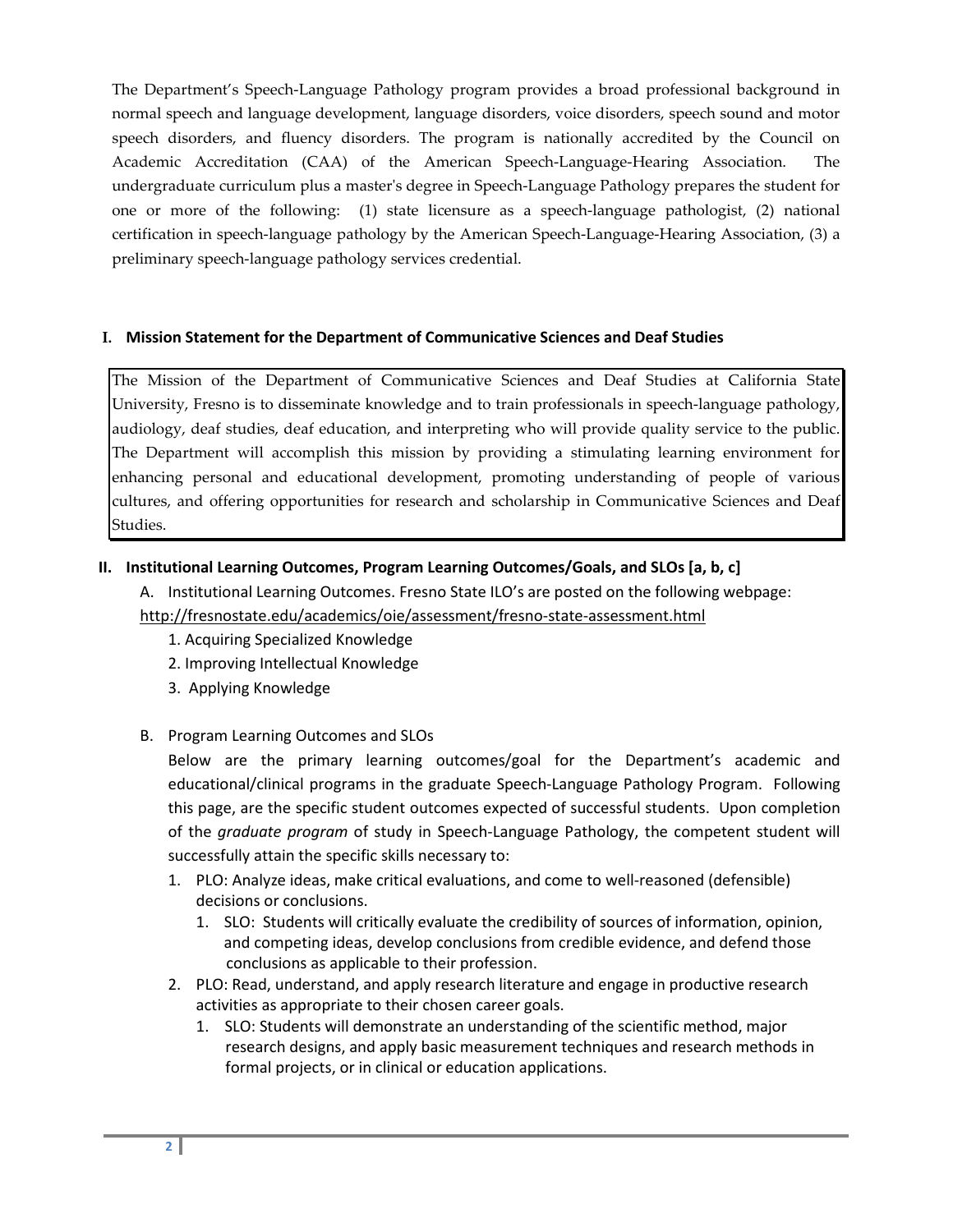- 2. SLO: Students will appreciate and critically evaluate speech-language pathology research as well as the role of and need for research in the field and practice of speechlanguage pathology.
- 3. PLO: Solve problems in educational or clinical settings by creatively generating multiple solutions and selecting those most appropriate to meet the needs of the individual in question.
	- 1. SLO: Students will generate multiple solutions to assessment or intervention problems and select those most appropriate to the needs of individuals.
- 4. PLO: Demonstrate professional communication skills.
	- 1. SLO: Students will write using appropriate spelling and grammar and produce wellorganized papers using current American Psychological Association (APA) guidelines (American Psychological Association, 2019).
- 5. PLO: Understand and apply foundational information in anatomical, physiological, neurological, psychological, and sociological aspects of human communication.
	- 1. SLO: Students will understand and apply knowledge related to anatomy and physiology of speech, language, and hearing to their work with clients who demonstrate communicative disorders.
	- 2. SLO: Students will demonstrate knowledge of the behavioral, linguistic, academic, social, and psychological implications of communication disorders.
- 6. PLO: Assess an individual's ability or performance and appropriately interpret and apply this information.
	- 1. SLO: Students will understand and apply appropriate psychometric principles and procedures to assess the speech, language, hearing, and/or other communicative needs of individuals, accurately interpret the results of assessment and develop appropriate conclusions, and have confidence in their abilities to provide and interpret effective educational or clinical assessments.
- 7. PLO: Plan, implement, evaluate, and modify educational or clinical interventions across a wide range of students and clients.
	- 1. SLO: Students will understand the philosophies underlying current intervention and education methods, critically evaluate various management and educational approaches, competently plan, apply, and modify educational or clinical intervention strategies based on assessment results, manage the inclusion of students with communicative disorders in the general education population, and have confidence in their abilities to effectively provide clinical or educational services, within their professional scope of practice, to meet the noncommunicative needs of individuals who exhibit communicative disorders.
- 8. PLO: Establish a learning or clinical environment that enhances the maximum growth of students and clients.
	- 1. SLO: Students will establish and maintain a classroom or clinical environment, which enhances the maximum growth of the students in the class, and apply appropriate management of student or client behavior.
- 9. PLO: Develop effective professional relationships with individuals, their family members, caregivers, and with professionals across disciplines.
	- 1. SLO: Students will demonstrate a professional attitude and good personal qualities (i.e., honesty, integrity, cooperation, appearance, and good judgment) to establish and maintain good relationships with clients, students, parents, other professionals, administrators, and school personnel.
- 10. PLO: Appreciate, understand, and productively apply multicultural information.
	- 1. SLO: Students will understand multicultural, multilingual, and social considerations concerning the practice of speech-language pathology and use appropriate assessment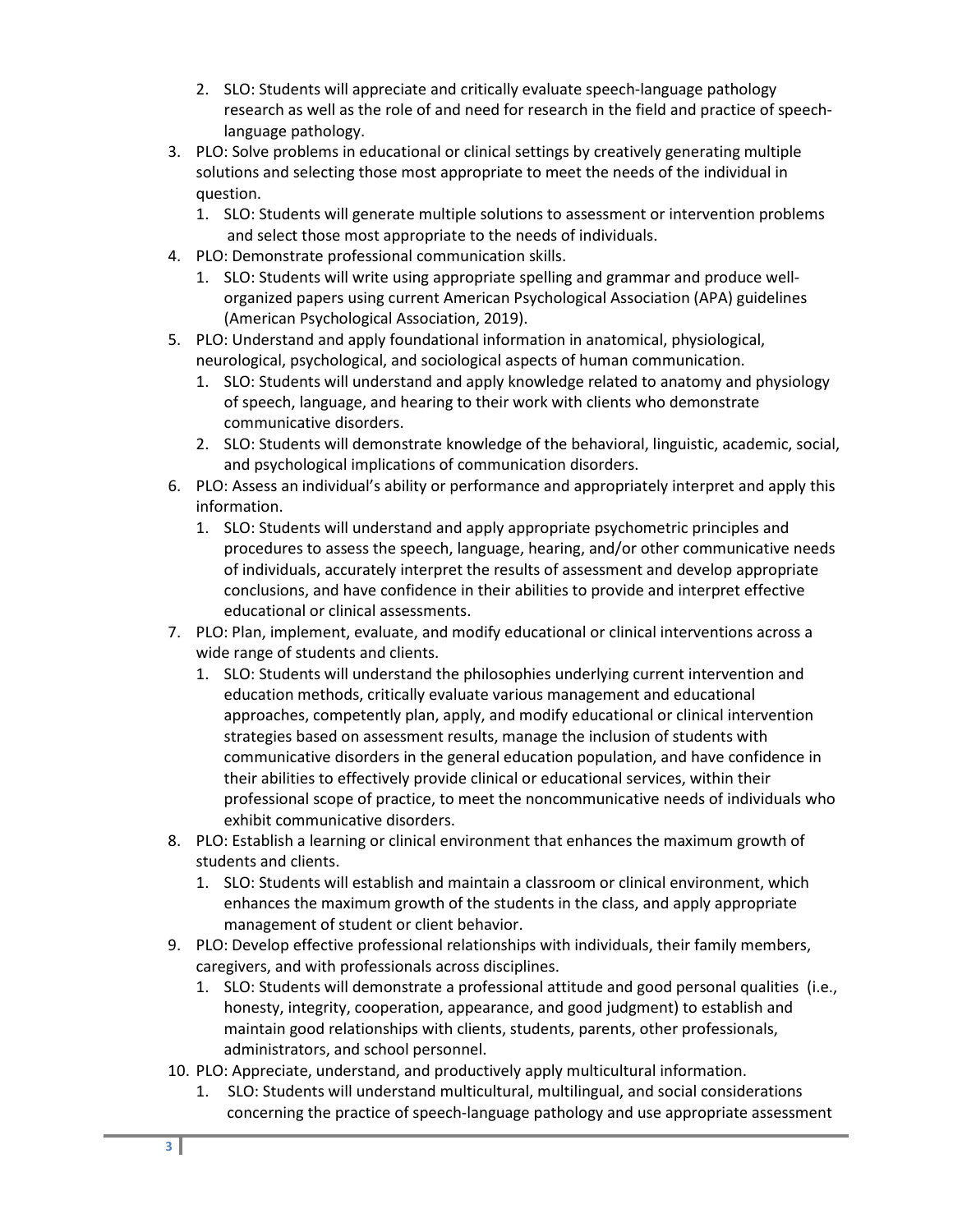and intervention procedures and materials for individuals from a variety of cultural, linguistic, or social populations.

- 11. PLO: Participate in professional and (as appropriate) research activities that promote lifelong learning.
	- 1. SLO: Students will participate in professional activities and organizations while students and continue to participate in professional activities and organizations after graduation.

## III. **Curriculum Map [d]: Courses in which SLO's are addressed and evaluated**

| Course                                |                   |                   |                   |                   | <b>Graduate Program Goals (1-11)</b> |                   |                   |                   |                   |                    |                    |
|---------------------------------------|-------------------|-------------------|-------------------|-------------------|--------------------------------------|-------------------|-------------------|-------------------|-------------------|--------------------|--------------------|
|                                       | <b>SLO</b><br>1.1 | <b>SLO</b><br>2.1 | <b>SLO</b><br>3.1 | <b>SLO</b><br>4.1 | <b>SLO</b><br>5.1                    | <b>SLO</b><br>6.1 | <b>SLO</b><br>7.1 | <b>SLO</b><br>8.1 | <b>SLO</b><br>9.1 | <b>SLO</b><br>10.1 | <b>SLO</b><br>11.1 |
| 200. Graduate Studies and             | L                 | T                 |                   | T                 |                                      |                   | $\mathbf{I}$      |                   |                   |                    |                    |
| <b>Research Methods in</b>            |                   |                   |                   |                   |                                      |                   |                   |                   |                   |                    |                    |
| <b>Communicative Disorders</b>        | D                 | D                 |                   | D                 |                                      |                   | D                 |                   |                   |                    |                    |
| (3).                                  |                   |                   |                   |                   |                                      |                   |                   |                   |                   |                    |                    |
| 202. Aural Rehabilitation             | T                 | $\mathbf{I}$      | T                 | T                 | $\mathbf{I}$                         | $\mathsf{I}$      | $\mathbf{I}$      | D                 |                   |                    |                    |
| (3).                                  | D                 | D                 | D                 | D                 | D                                    | D                 | D                 |                   |                   |                    |                    |
| 204. Seminar in Stuttering            | T                 | $\mathbf{I}$      | $\mathsf{I}$      | T                 | $\mathsf{I}$                         | T                 | $\mathbf{I}$      |                   |                   |                    |                    |
| (3).                                  | D                 | D                 | D                 | D                 | D                                    | D                 | D                 |                   |                   |                    |                    |
| 207. Seminar in                       | T                 | $\mathbf{I}$      | $\mathsf{I}$      | T                 | $\mathsf{I}$                         | $\mathsf{I}$      | T                 |                   |                   |                    |                    |
| <b>Neurogenic Language</b>            | D                 | D                 | D                 | D                 | D                                    | D                 | D                 |                   |                   |                    |                    |
| Disorders (3).                        |                   |                   |                   |                   |                                      |                   |                   |                   |                   |                    |                    |
| 209. Professional Issues in           | D                 |                   | D                 | D                 |                                      |                   | D                 | D                 | D                 |                    | $\mathbf{I}$       |
| <b>Communicative Disorders</b><br>(1) |                   |                   |                   |                   |                                      |                   |                   |                   |                   |                    | D<br>M             |
| 210. Seminar in                       | ı                 | $\mathbf{I}$      | T                 | T                 | $\mathsf{I}$                         | T                 | $\mathbf{I}$      |                   |                   |                    |                    |
| <b>Communicative Disorders</b>        | D                 | D                 | D                 | D                 | D                                    | D                 | D                 |                   |                   |                    |                    |
| with Orofacial Anomalies              |                   |                   |                   |                   |                                      |                   |                   |                   |                   |                    |                    |
| (3)                                   |                   |                   |                   |                   |                                      |                   |                   |                   |                   |                    |                    |
| 213. Seminar in Motor                 | ı                 | $\mathbf{I}$      | T                 | $\mathbf{I}$      | $\mathsf{I}$                         | T                 | $\mathbf{I}$      |                   |                   |                    |                    |
| Speech Disorders (3).                 | D                 | D                 | D                 | D                 | D                                    | D                 | D                 |                   |                   |                    |                    |
| 214. Seminar in Child                 |                   | I                 | I                 | $\mathsf{l}$      | L                                    | T                 | $\mathbf{I}$      |                   |                   | I                  |                    |
| Language Disorders (3).               | D                 | D                 | D                 | D                 | D                                    | D                 | D                 |                   |                   | D                  |                    |
| 215. Seminar in Speech                | I                 | I.                | $\mathsf{I}$      | T                 | $\mathsf{I}$                         | $\mathsf{I}$      | T                 |                   |                   |                    |                    |
| <b>Sound Disorders in</b>             | D                 | D                 | D                 | D                 | D                                    | D                 | D                 |                   |                   |                    |                    |
| Children (3).                         |                   |                   |                   |                   |                                      |                   |                   |                   |                   |                    |                    |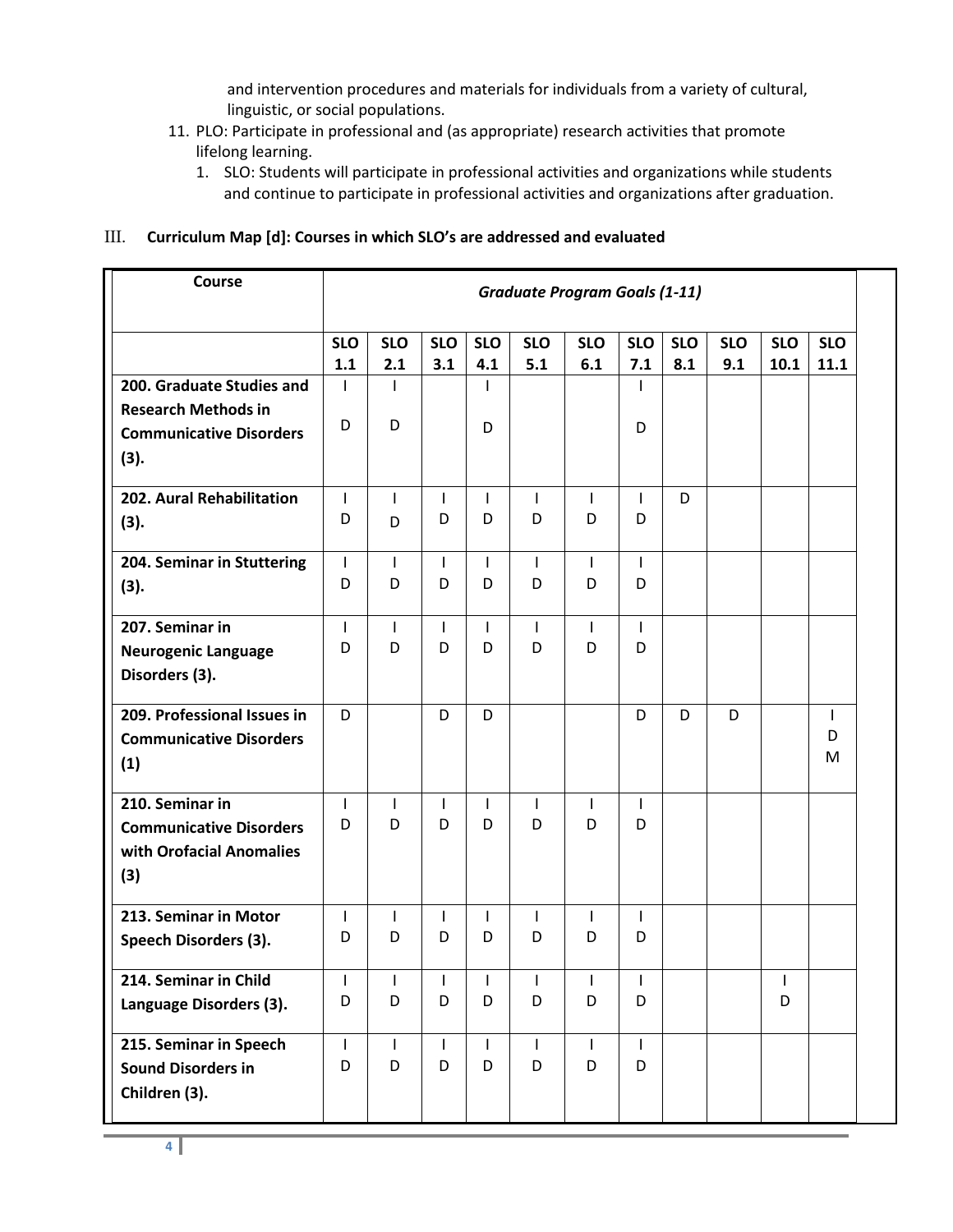| 216. Seminar in Voice            | ı | I            | ı | L            | ı            | $\mathbf{I}$     | $\mathbf{I}$ |                  |   |   |  |  |
|----------------------------------|---|--------------|---|--------------|--------------|------------------|--------------|------------------|---|---|--|--|
| Disorders (3)                    | D | D            | D | D            | D            | D                | D            |                  |   |   |  |  |
|                                  |   |              |   |              |              |                  |              |                  |   |   |  |  |
| 218. Autism Spectrum             | T | $\mathbf{I}$ | T | T            | $\mathbf{I}$ | $\mathbf{I}$     | $\mathbf{I}$ |                  |   |   |  |  |
| <b>Disorders and</b>             | D | D            | D | D            | D            | D                | D            |                  |   |   |  |  |
| <b>Augmentative or</b>           |   |              |   |              |              |                  |              |                  |   |   |  |  |
| <b>Alternative</b>               |   |              |   |              |              |                  |              |                  |   |   |  |  |
| <b>Communication (3)</b>         |   |              |   |              |              |                  |              |                  |   |   |  |  |
|                                  |   |              |   |              |              |                  |              |                  |   |   |  |  |
| 220. Introduction to             | T | 1            | L | $\mathbf{I}$ | $\mathbf{I}$ | I.               | L            |                  |   |   |  |  |
| <b>Dysphagia and Traumatic</b>   | D | D            | D | D            | D            | D                | D            |                  |   |   |  |  |
| Brain Injury (3).                |   |              |   |              |              |                  |              |                  |   |   |  |  |
|                                  |   |              |   |              |              |                  |              |                  |   |   |  |  |
| 221. Seminar in Advanced         | D | D            | D | D            | D            | D                | D            |                  |   |   |  |  |
| <b>Clinical Methods for</b>      |   |              |   |              |              |                  |              |                  |   |   |  |  |
| <b>Dysphasia and Traumatic</b>   |   |              |   |              |              |                  |              |                  |   |   |  |  |
| Brain Injury (3)                 |   |              |   |              |              |                  |              |                  |   |   |  |  |
|                                  |   |              |   |              |              |                  |              |                  |   |   |  |  |
| 230. Advanced Clinical           | M |              | M | M            | M            | D                | D            | L                | T | D |  |  |
| <b>Practice in Speech-</b>       |   |              |   |              |              |                  |              |                  |   |   |  |  |
| Language Pathology (1-6;         |   |              |   |              |              | M                | M            | D                | D | M |  |  |
| max total 24).                   |   |              |   |              |              |                  |              |                  |   |   |  |  |
|                                  |   |              |   |              |              |                  |              |                  |   |   |  |  |
| 250. Advanced Clinical           | M |              | M | M            | M            | D                | D            | D                | D | M |  |  |
| <b>Practice: Audiology (1-6;</b> |   |              |   |              |              |                  |              |                  | M |   |  |  |
| max total 24).                   |   |              |   |              |              | M                | M            | M                |   |   |  |  |
| 257. Student Teaching:           | M | M            |   | M            | M            | D                | D            | D                |   |   |  |  |
|                                  |   |              | M |              |              |                  |              |                  | D | M |  |  |
| Speech-Language                  |   |              |   |              |              | M                | M            | M                | M |   |  |  |
| Pathology (1-9; max total        |   |              |   |              |              |                  |              |                  |   |   |  |  |
| 9).                              |   |              |   |              |              |                  |              |                  |   |   |  |  |
| 267. Externship in Speech-       | M | M            | M | M            | M            | D                | D            | D                | D | M |  |  |
| Language Pathology (1-6;         |   |              |   |              |              |                  |              |                  |   |   |  |  |
| max total 24).                   |   |              |   |              |              | M                | M            | M                | M |   |  |  |
|                                  |   |              |   |              |              |                  |              |                  |   |   |  |  |
| 290. Independent Study (1-       |   |              |   |              |              |                  |              | Depends on Topic |   |   |  |  |
| 3; max total 6).                 |   |              |   |              |              |                  |              |                  |   |   |  |  |
|                                  |   |              |   |              |              |                  |              |                  |   |   |  |  |
| 298. Individual or Group         | M | M            |   |              |              | Depends on Topic |              |                  |   |   |  |  |
| Research Project (2-6; max       |   |              |   |              |              |                  |              |                  |   |   |  |  |
| total 6).                        |   |              |   |              |              |                  |              |                  |   |   |  |  |
|                                  |   |              |   |              |              |                  |              |                  |   |   |  |  |
| 299. Thesis (2-6; max total      | M | M            |   | M            |              |                  |              | Depends on Topic |   |   |  |  |
| 6).                              |   |              |   |              |              |                  |              |                  |   |   |  |  |
|                                  |   |              |   |              |              |                  |              |                  |   |   |  |  |

*Key:* **I = Introduced D = Developed M = Mastered**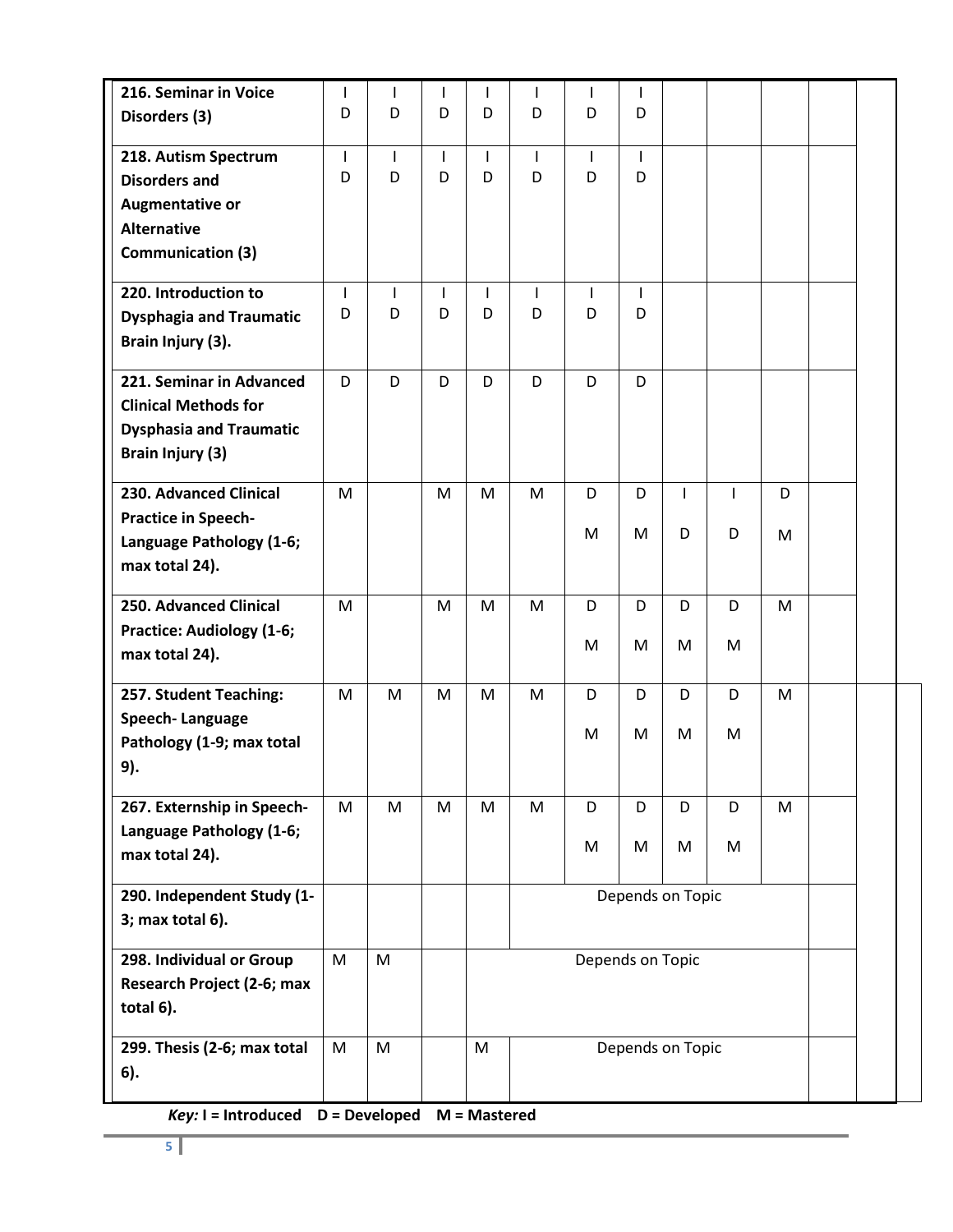## **IV. SLO's Mapped Assessment Measures and Methods [e]**

| <b>Measure</b>                                  | <b>Method</b> | <b>SLO</b>   | <b>SLO</b>   | <b>SLO</b>   | <b>SLO</b>     | <b>SLO</b>   | <b>SLO</b>   | <b>SLO</b>   | <b>SLO</b> | <b>SLO</b>     | <b>SLO</b>   | <b>SLO</b>     | <b>SLO</b> |
|-------------------------------------------------|---------------|--------------|--------------|--------------|----------------|--------------|--------------|--------------|------------|----------------|--------------|----------------|------------|
|                                                 |               | 1.1          | 2.1          | 3.1          | 4.1            | 5.1          | 6.1          | 7.1          | 8.1        | 9.1            | 10.1         | 11.1           | 12         |
| <b>Exit Survey</b>                              | Score         |              | $\mathsf{X}$ | $\mathsf{X}$ | $\pmb{\times}$ | $\mathsf{X}$ | $\mathsf{X}$ | $\mathsf{X}$ |            | $\pmb{\times}$ | $\mathsf{X}$ | $\mathsf{X}$   |            |
| Clinic and<br>Student<br>Teaching<br>Evaluation | Score         | X            |              | $\mathsf{x}$ | $\mathsf{X}$   |              | X            | $\mathsf{x}$ | X          | $\mathsf{X}$   | $\mathsf{X}$ |                |            |
| Employer<br>Survey                              | Score         | X            |              | X            | $\mathsf{X}$   |              | $\mathsf{X}$ | X            |            | X              | X            |                |            |
| Alumni Survey                                   | Score         | X            |              | X            | $\mathsf{X}$   |              | X            | $\mathsf{X}$ |            |                | $\mathsf{X}$ | $\pmb{\times}$ | X          |
| Advisory<br>Committee                           | Score         |              |              |              |                | X            | X            | $\mathsf{x}$ |            | X              | $\mathsf{X}$ |                |            |
| <b>PRAXIS Results</b>                           | Score         |              |              |              |                | $\mathsf{X}$ | $\mathsf{X}$ | $\mathsf{X}$ |            |                |              |                |            |
| Comprehensive<br>Examination<br>Results         | Score         | X            | X            |              | $\mathsf{x}$   |              |              |              |            |                |              |                |            |
| Graduate<br>Writing<br>Requirement              | Score         | $\mathsf{X}$ | $\mathsf{x}$ |              |                | $\mathsf{x}$ | $\mathsf{X}$ | $\mathsf{x}$ |            |                |              |                |            |

## **V. Assessment Measures: Description of Assignment and Method (rubric, criteria, ect) used to evaluate the assignment [f]**

- A. Direct Measures (Department/Program must use a minimum of three different direct measures)
	- 1. Clinic Evaluation. Each semester, Supervisors complete an evaluation of students under their supervision. Those items reflecting on student performances will be averaged (per item) and tracked across semesters. At least 80% of students will score at or above "present (3)" for clinical practicum evaluations when their scores on applicable items are averaged. (See Appendix B: Student Practicum Evaluation.)
	- 2. PRAXIS Results. The number of graduate students passing or not passing the PRAXIS Examination in Speech Pathology and Audiology (PRAXIS) will be summed for the academic year. At least 80% of graduates taking the PRAXIS will pass.
	- 3. Graduate Writing Requirement Results. The percent of students passing the graduate level writing requirement each year. Major reasons for fails will be noted for program review. At least 80% of students will pass the graduate-level writing requirement on their first attempt.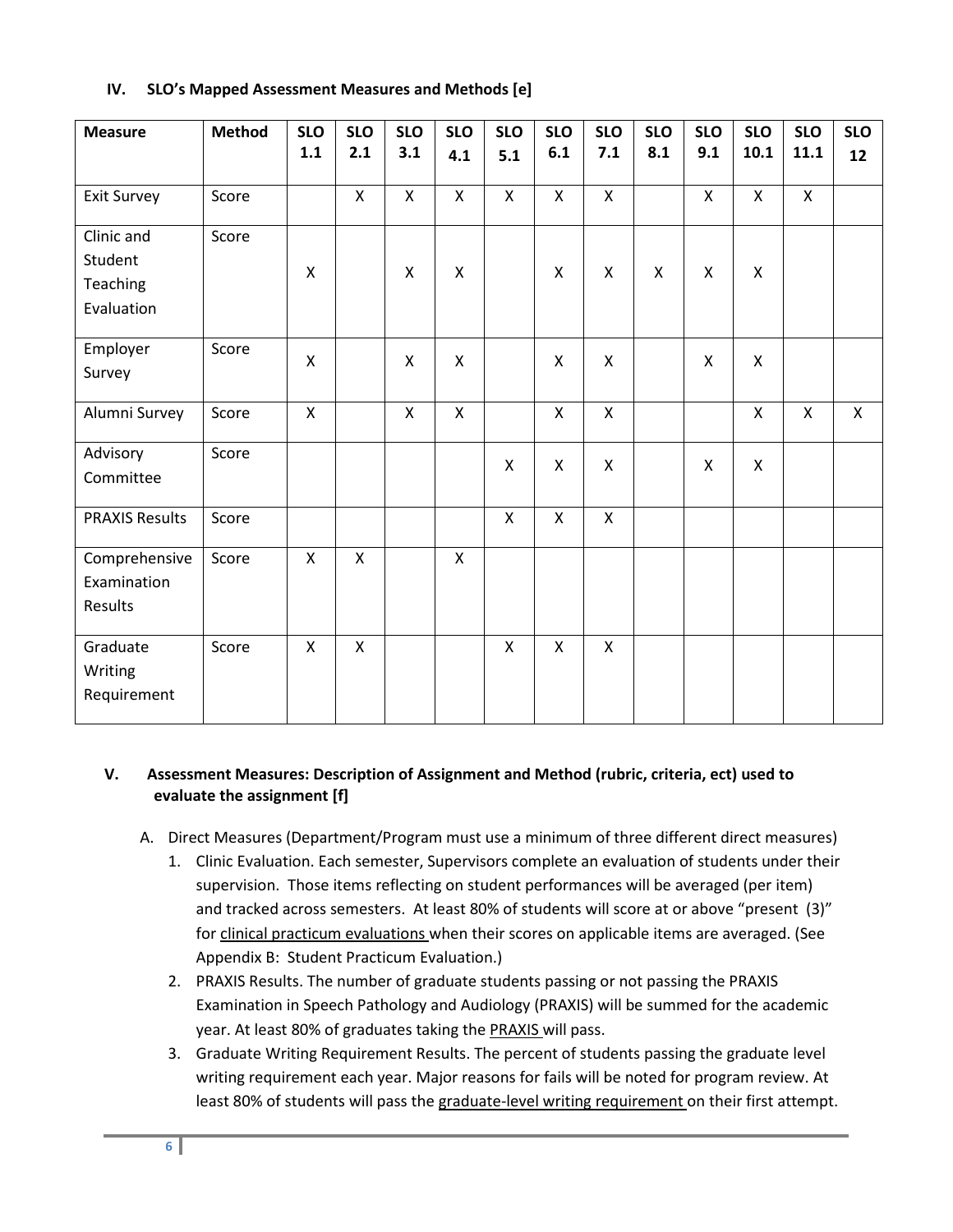- 4. Comprehensive Examination Results. Percent of student passing, passing in oral examinations, and failing the comprehensive examination per academic year. At least 80% of students will pass the comprehensive examinations in each area.
- B. Indirect Measures (Department/Program must use a minimum of one indirect measure)
	- 1. *Exit Survey.* Graduate students in their final semester will be asked to complete an online *Graduate Student Exit Survey.* (See Appendix *A: Graduate Student Exit Survey*)
	- 2. *Alumni Survey. Alumni Survey.* Alumni will be sent an online survey. We will reach out to them using our department database, as well as social media contacts. At least an average rating of "good" on applicable items of the alumni survey. (See Appendix *D: Alumni Survey*)
	- 3. *Employer Survey.* An online employer survey will be sent to school districts, hospitals, private companies, and other entities that are known to employ our graduates. We will reach out to them using our department database, as well as social media contacts. At least an average rating of "good" on applicable items of the employer survey. (See Appendix *C: Employer Survey*)
	- 4. *Minutes of Advisory Committees.* Selected professionals from surrounding region are members of the Speech-Language Pathology Advisory Committee. The Speech-Language Pathology committee meets to provide feedback regarding program development in the Department. The minutes of this committee's meeting will be analyzed and areas of strength or needed change will be noted and summarized. Minutes of the Speech-Language Pathology Advisory committee indicates successful outcomes in this goal, though some specific recommendations for improvement or change may be suggested (See Appendix E for a list of questions that will be proposed during the Speech-Language Pathology Advisory Committee Meeting).

# **Upon completion of the** *graduate program* **of study in the Speech-Language Pathology, the competent student will successfully attain the specific skills necessary to:**

**Goal 1.** *Analyze ideas, make critical evaluations and come to well reasoned (defensible) decisions or conclusions. Indicators:* 

- i. At least 80% of students will score at or above "present (3)" for clinical practicum evaluations when their scores on applicable items are averaged.
- ii. Each year, at least 80% of students will pass the graduate-level writing requirement on their first attempt.
- iii. At least an average rating of "good" on applicable items (questions 1, 3, & 4) of the employer survey.
- iv. At least an average rating of "good" on applicable items (questions 1, 3, & 4) of the alumni survey.
- v. Each year, at least 80% of students will pass the **comprehensive examinations** in each area.
- **Goal 2.** *Read, understand, and apply research literature and engage in productive research activities as appropriate to their chosen career goals.*

*Indicators:* 

- i. Each year, at least 80% of students will pass the writing graduate-level writing requirement on their first attempt.
- ii. Each year, at least 80% of students will pass the comprehensive examinations in each area.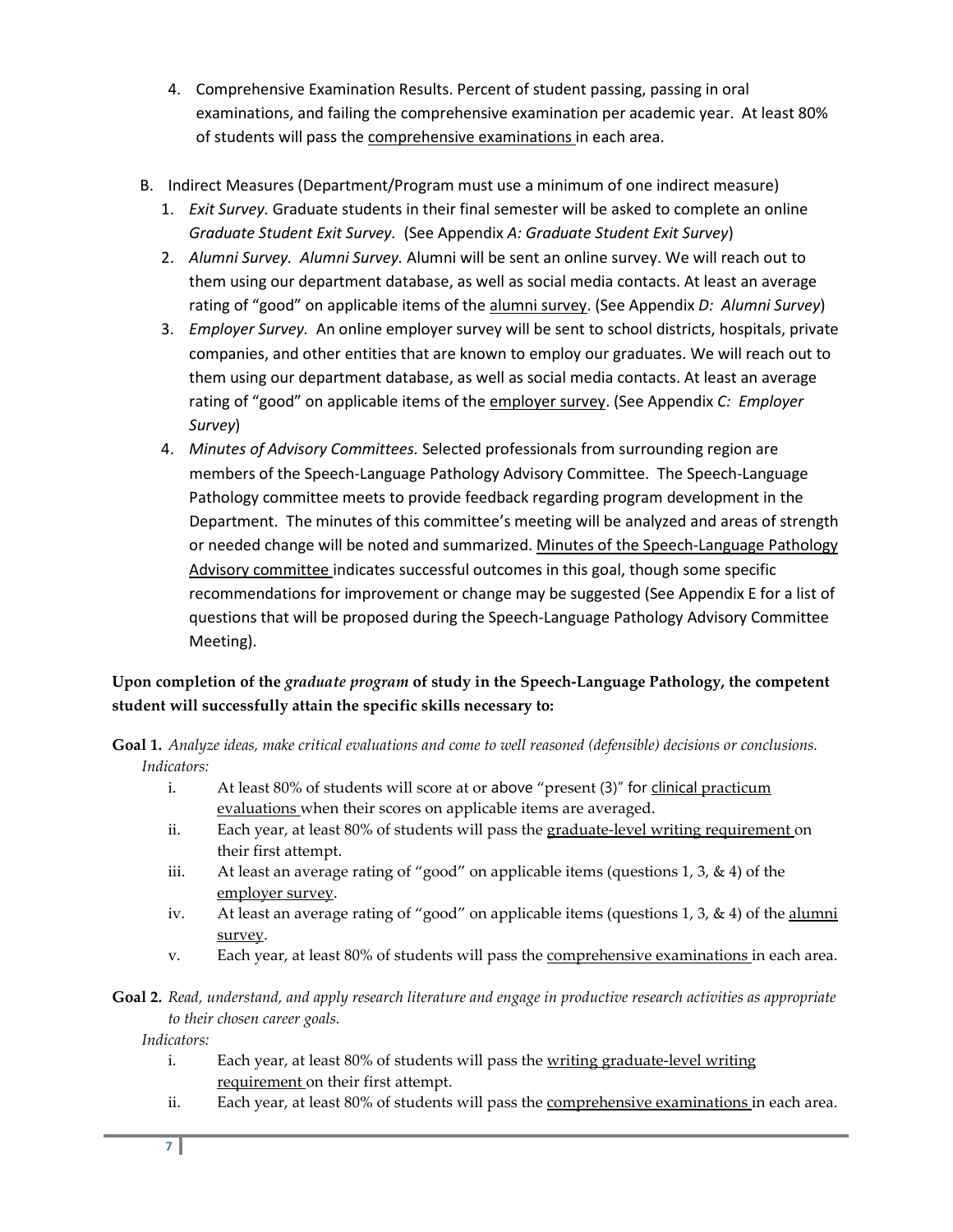iii. At least 80% of students will indicate a rating of "agree" or "strongly agree" to statement #7 on the Graduate Exit Survey.

**Goal 3.** *Solve problems in educational or clinical settings by creatively generating multiple solutions and selecting those most appropriate to meet the needs of the individual in question.*

*Indicators:* 

- i. At least 80% of students will score at or above "present (3)" for clinical practicum evaluations when their scores on applicable items are averaged.
- ii. At least an average rating of "good" on applicable items (questions 1, 3, 4, & 5) of the employer survey.
- iii. At least an average rating of "good" on applicable items (questions  $1, 3, 4, \& 5$ ) of the alumni survey.
- iv. At least 80% of students will indicate a rating of "agree" or "strongly agree" to statement #6 on the Graduate Exit Survey.

**Goal 4.** *Demonstrate professional communication skills.*

*Indicators:* 

- i. At least 80% of students will score at or above "present (3)" for clinical practicum evaluations when their scores on applicable items are averaged.
- ii. Each year, at least 80% of students will pass the graduate-level writing requirement on their first attempt.
- iii. At least an average rating of "good" on applicable items (questions 8, 9, & 10) of the employer survey.
- iv. At least an average rating of "good" on applicable items (questions 8, 9, & 10) of the alumni survey.
- v. At least 80% of students will indicate a rating of "agree" or "strongly agree" to statement #4 on the Graduate Exit Survey.
- **Goal 5.** *Understand and apply foundational information in anatomical, physiological, neurological, psychological, and sociological aspects of human communication.*

*Indicators:* 

- i. Minutes of the advisory committee indicates successful outcomes in this goal, though some specific recommendations for improvement or change may be suggested.
- ii. At least 80% of graduates taking the PRAXIS will pass.
- iii. Each year, at least 80% of students will pass the **comprehensive examinations** in each area.
- iv. At least 80% of students will indicate a rating of "agree" or "strongly agree" to statement #3 on the Graduate Exit Survey.

**Goal 6.** *Assess an individual's ability or performance and appropriately interpret and apply this information. Indicators:* 

- i. At least 80% of students will score at or above "present 3)" for an average of the ten items listed in the "Diagnostic Skills" portion of the clinical practicum evaluations
- ii. At least an average rating of "good" on applicable items (questions  $3 \& 4$ ) of the employer survey.
- iii. At least an average rating of "good" on applicable items (questions  $3 \& 4$ ) of the alumni survey.
- iv. At least 80% of graduates taking the **PRAXIS** will pass.
- v. Each year, at least 80% of students will pass the **comprehensive examinations** in area III.
- vi. At least 80% of students will indicate a rating of "agree" or "strongly agree" to statement #5 on the Graduate Exit Survey.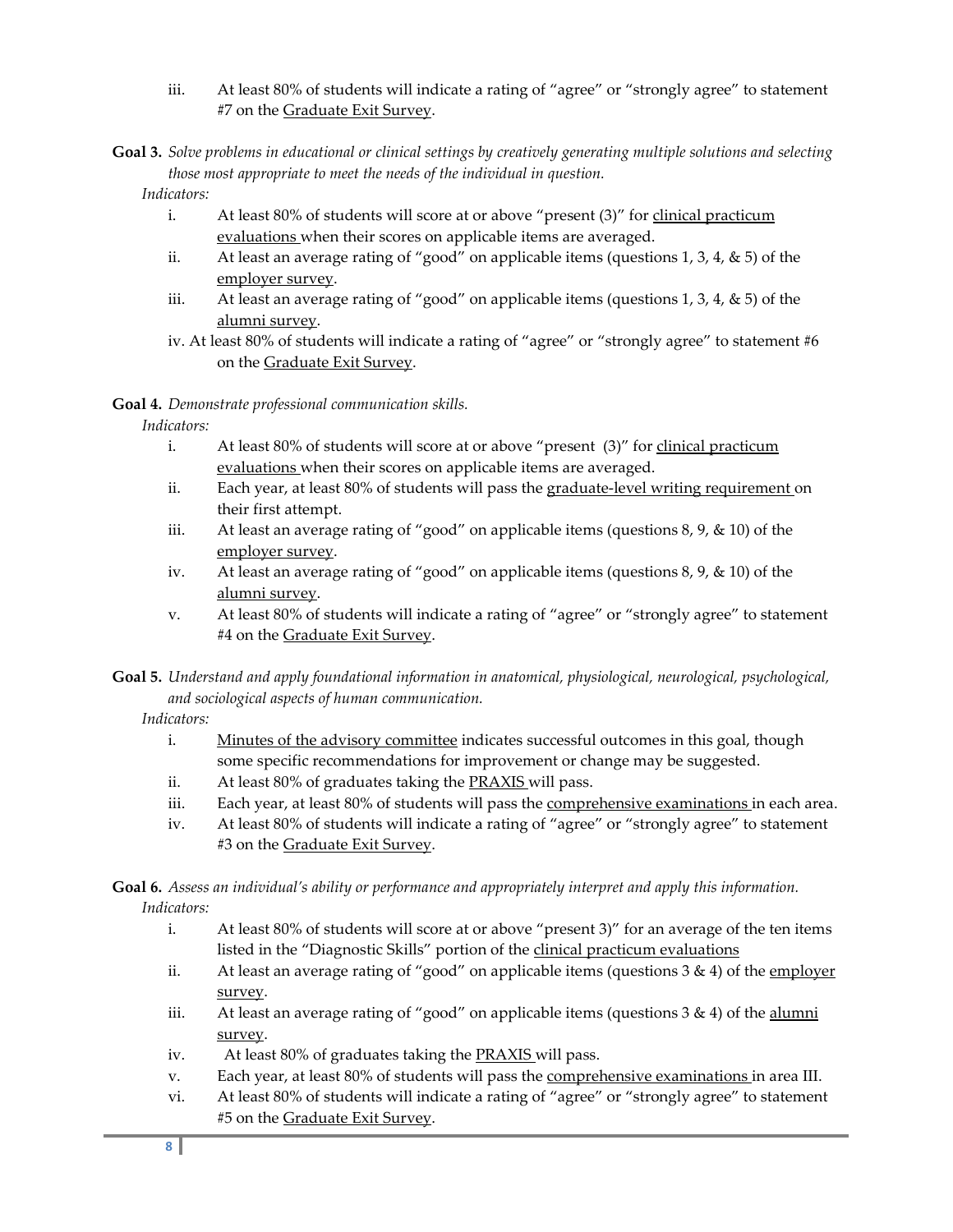- vii. Minutes of the advisory committee indicates successful outcomes in this goal, though some specific recommendations for improvement or change may be suggested.
- **Goal 7.** *Plan, implement, evaluate, and modify educational or clinical interventions across a wide range of students and clients.*

*Indicators:* 

- i. At least 80% of students will score at or above "present (3)" for an average of the ten items listed in the "Treatment Skills" portion of the clinical practicum evaluations.
- ii. At least an average rating of "good" on applicable items (questions  $1 \& 2$ ) of the employer survey.
- iii. At least an average rating of "good" on applicable items (questions  $1 \& 2$ ) of the alumni survey.
- iv. At least 80% of graduates taking the **PRAXIS** will pass.
- v. Each year, at least 80% of students will pass the **comprehensive examinations** in area IV.
- vi. At least 80% of students will indicate a rating of "agree" or "strongly agree" to statement #6 on the Graduate Exit Survey.
- vii. Minutes of the advisory committee indicates successful outcomes in this goal, though some specific recommendations for improvement or change may be suggested.

**Goal 8.** *Establish a learning or clinical environment that enhances the maximum growth of students and clients. Indicators:* 

- i. At least 80% of students will score at or above "present (3)" for clinical practicum evaluations when their scores on applicable items are averaged.
- **Goal 9.** *Develop effective professional relationships with individuals, their family members, caregivers, and with professionals across disciplines.*

*Indicators:* 

- i. At least 80% of students will score at or above "present (3)" for clinical practicum evaluations when their scores on applicable items are averaged.
- ii. At least an average rating of "good" on applicable items (questions 8, 9, & 10) of the employer survey.
- iii. Minutes of the advisory committee indicates successful outcomes in this goal, though some specific recommendations for improvement or change may be suggested.
- iv. At least 80% of students will indicate a rating of "agree" or "strongly agree" to statement #4 on the Graduate Exit Survey.

## **Goal 10.** *Appreciate, understand, and productively apply multicultural information.*

*Indicators:* 

- i. At least 80% of students will score at or above "present (3)" for clinical practicum evaluations when their scores on applicable items are averaged.
- ii. At least an average rating of "good" on applicable items (question #5) of the alumni survey.
- iii. At least an average rating of "good" on applicable items (question  $#5$ ) of the employer survey.
- iv. Minutes of the advisory committee indicates successful outcomes in this goal, though some specific recommendations for improvement or change may be suggested.
- v. At least 80% of students will indicate a rating of "agree" or "strongly agree" to statement #8 on the Graduate Exit Survey.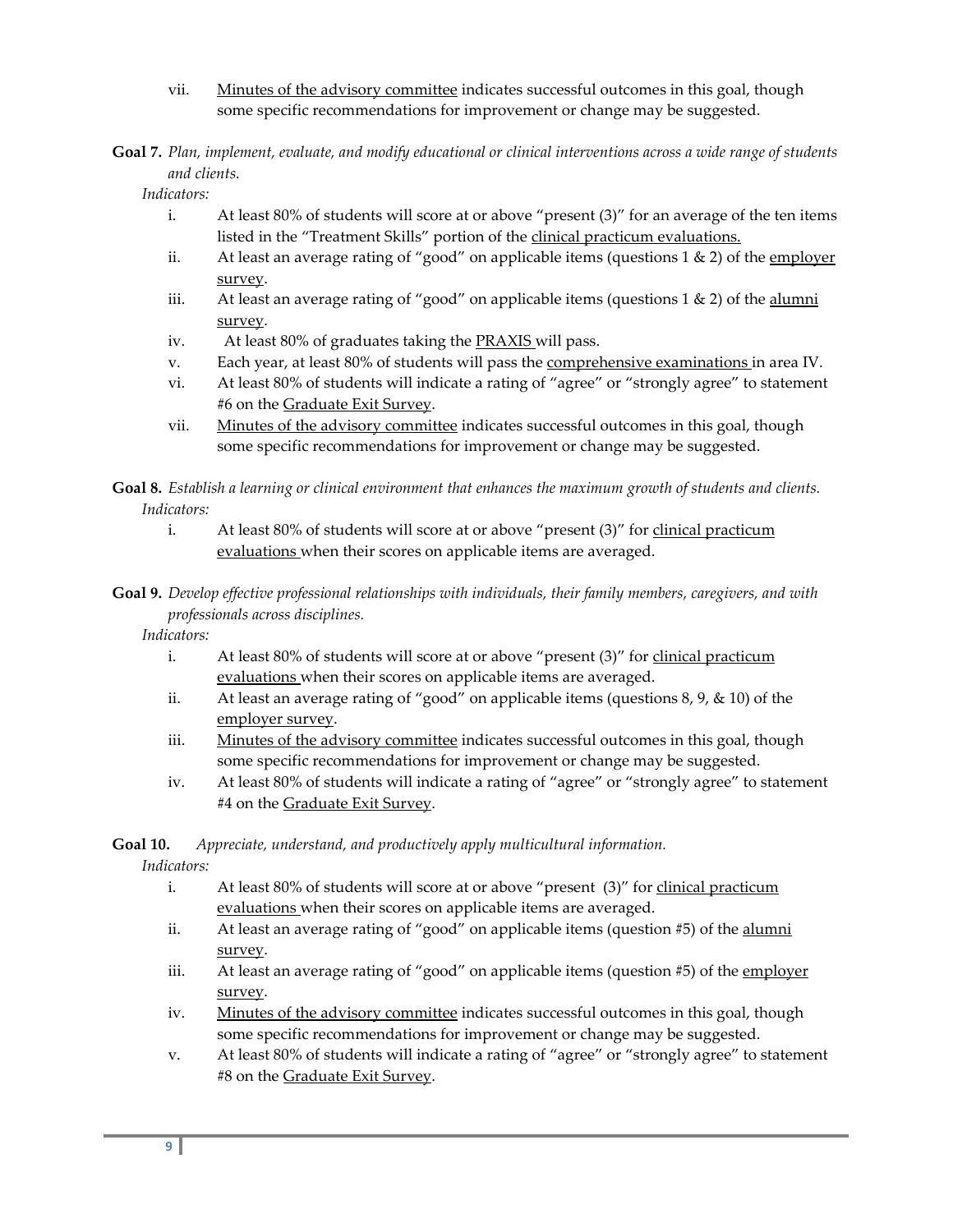**Goal 11.** *Participate in professional and (as appropriate) research activities that promote lifelong learning. Indicators:* 

- i. At least 80% of alumni will indicate membership in an appropriate professional association, attendance of at least one continuing education activity per year, or both on the alumni survey (questions 13 & 14).
- ii. At least 80% of students will indicate a rating of "agree" or "strongly agree" to statement #7 on the Graduate Exit Survey.

| III. Assessment Schedule/Timeline   |              |                |             |             |           |  |  |  |
|-------------------------------------|--------------|----------------|-------------|-------------|-----------|--|--|--|
|                                     | <b>YEAR</b>  |                |             |             |           |  |  |  |
| <b>MEASURE</b>                      | $\mathbf{1}$ | $\overline{2}$ | 3           | $\bf{4}$    | 5         |  |  |  |
|                                     | $'19-'20$    | $'20-'21$      | $'21 - '22$ | $'22 - '23$ | $'23-'24$ |  |  |  |
| Clinic/Student Teaching Evaluation  | $\chi$       |                |             | $\chi$      |           |  |  |  |
| <b>Employer Survey</b>              |              |                | $\chi$      |             |           |  |  |  |
| Alumni Survey                       |              |                | $\chi$      |             |           |  |  |  |
| Advisory Comm. Minutes              |              | $\chi$         |             |             | $\chi$    |  |  |  |
| Graduate students exit survey       |              | $\chi$         |             | $\chi$      |           |  |  |  |
| <b>Graduate Writing Requirement</b> |              | $\chi$         |             |             | $\chi$    |  |  |  |
| Comprehensive Examination           | $\chi$       |                |             | $\chi$      |           |  |  |  |

### **II. VIII. Closing the Loop [h,j,k]**

**Fresno State Closing the Loop process is described immediately below.**

**III. A major assessment report, which focuses on assessment activities carried out the previous academic year, is submitted in September of each academic year and evaluated by the Learning Assessment Team and Director of Assessment at Fresno State.**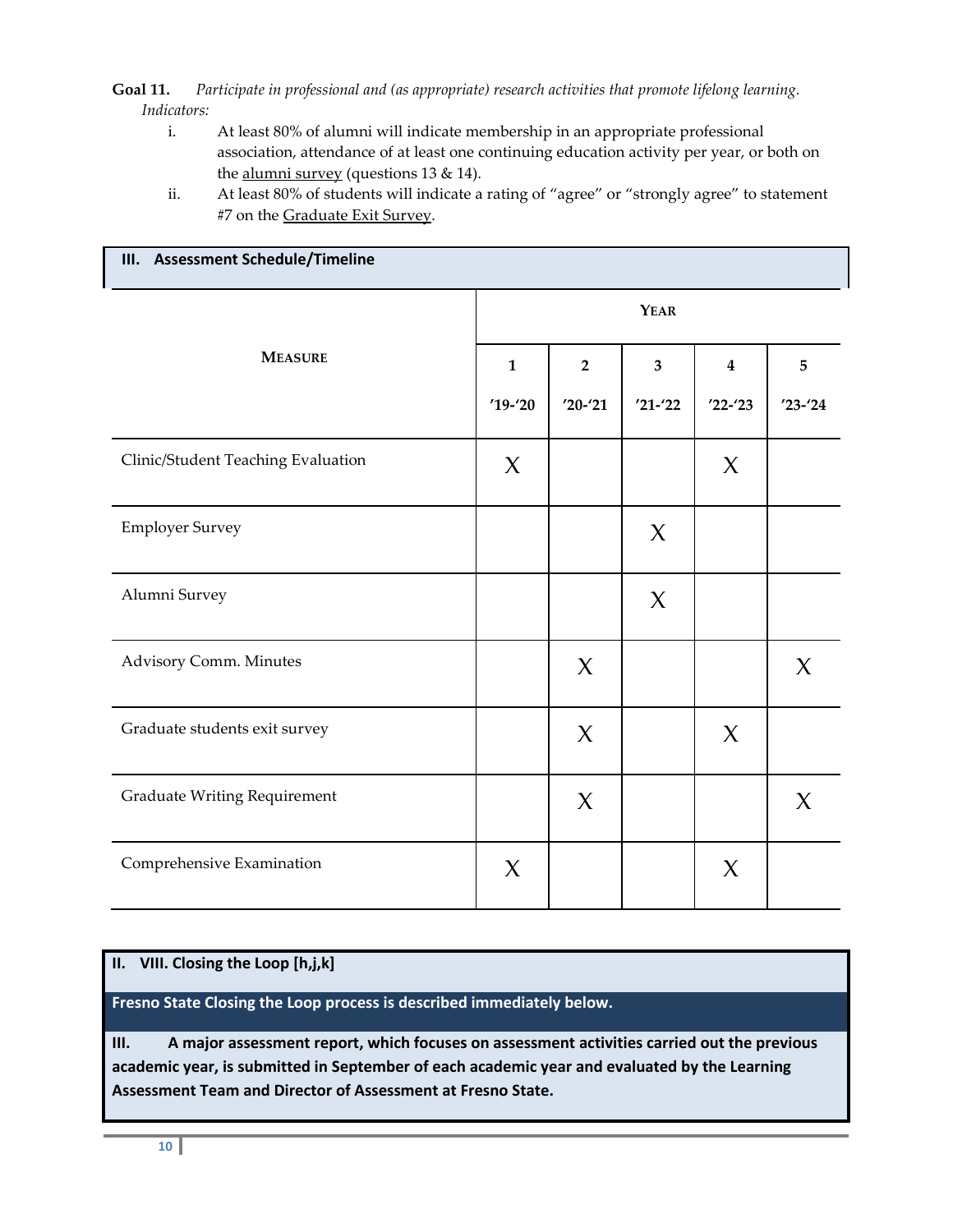**Program/Department Closing the Loop process**: Data is collected and analyzed according to the implementation schedule above. This information is then used to write a report, "Summary of Outcome Assessment Results," for the academic year in which the data is collected. Shortly after the report is complied, it is presented to and reviewed by the departmental faculty. The findings are discussed and an action plan may be decided upon, as appropriate. If it is decided that an action needs to be taken or a change needs to be made, responsibilities are assigned. It is then up to the assessment coordinator to follow up on any actions or changes in terms of additional data collected in subsequent years. Examples of summary assessment result reports will clearly identify actions that have been taken and are available upon request.

## **VIII. List of Appendices**

Appendix A: Exit Survey Appendix B: Student Practicum Evaluation Appendix C: Employer Survey Appendix D: Alumni Survey Appendix E: Questions to be Presented at the Speech-Language Pathology Advisory Committee Meeting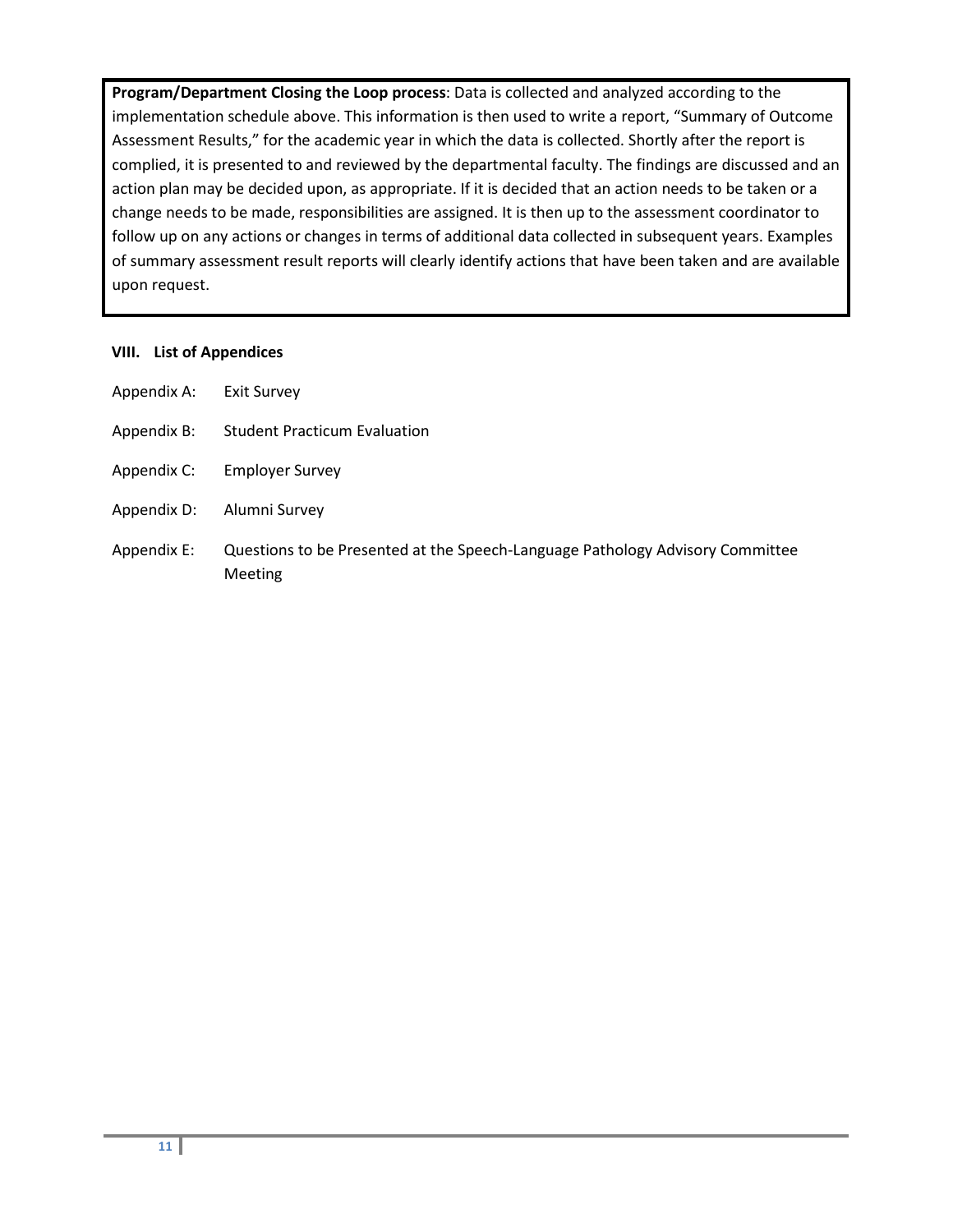# **Appendix A**

## **Exit Survey**

Identify your major: Deaf Education Speech-Language Pathology

Rate each of the following statements:  $0 = no$  opinion

 $1 =$  strongly disagree 2 = disagree  $3 = \text{agree}$ 4 = strongly agree

- 1. Advising was helpful.
- 2. My undergraduate studies and learning experiences at CSUF prepared me for graduate school. *If you did not attend CSUF for your undergraduate studies, please select "0"*
- 3. My graduate classes and learning experiences prepared me for my internships, externships and/or student teaching.
- 4. I feel prepared to communicate with parents, clients, students, and other professionals.
- 5. I am confident in my abilities to assess a client's or student's communication abilities.
- 6. I am confident in my abilities to plan and implement educational or clinical interventions across a wide range of students or clients.
- 7. I am comfortable locating, reading, and evaluating professional literature (e.g., peer reviewed journals) in my field of study.
- 8. I appreciate, understand, and productively apply multicultural information when assessing or treating/teaching clients or students.
- 9. I am planning to pursue a doctoral degree.

### Narrative Questions:

- 1. For which areas of your field do you feel most prepared?
- 2. In which areas of your field do you feel you are lacking skills?
- 3. What type of setting are you planning to work in now that you have completed the program?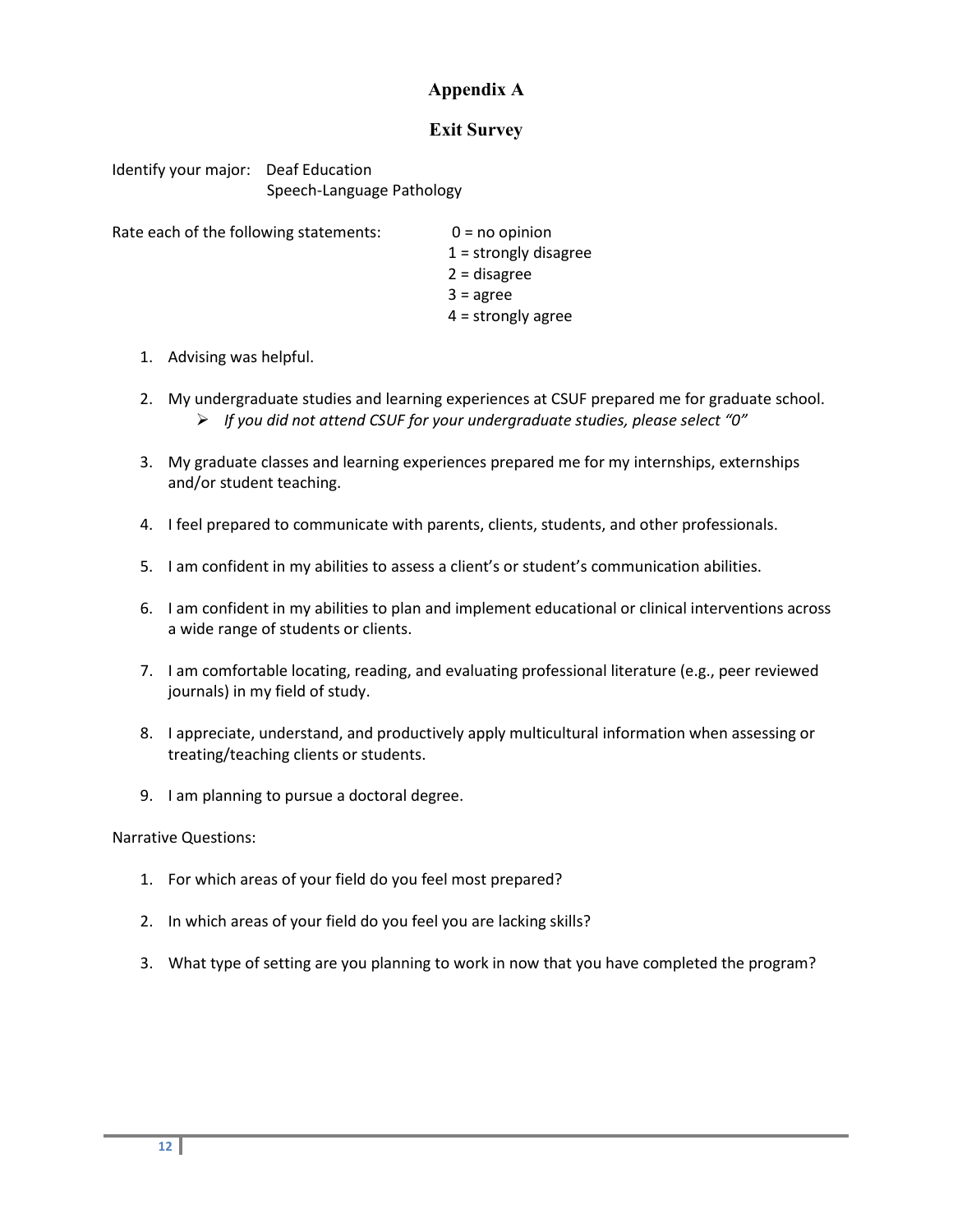# **Appendix B**

California State University, Fresno

# Department of Communication Sciences and Deaf Studies

# **Student Practicum Evaluation**

| Clinician:  | Semester: |
|-------------|-----------|
| Supervisor: | Course:   |

When considering the student's current academic and clinical experience:

| Rating Scale: | $N/A$ = Not Applicable / Not Addressed yet |                                                                                                                                                                                                                                                                                                                                                                                                                                                                                              |
|---------------|--------------------------------------------|----------------------------------------------------------------------------------------------------------------------------------------------------------------------------------------------------------------------------------------------------------------------------------------------------------------------------------------------------------------------------------------------------------------------------------------------------------------------------------------------|
|               |                                            | 1 = Needs 100 % Assistance/ Feedback:: Inadequate (inability to make changes)<br>2 = Needs 75% Assistance/ Feedback: Nominal (regularly needs specific direction/demonstration)<br>3 = Needs 50% Assistance/ Feedback: Present (often needs some general direction/ demonstration)<br>4 = Needs 25% Assistance/ Feedback: Good (needs occasional direction/demonstration)<br>5 = Independent with Minimal Assistance/ Feedback Needed: Excellent (takes initiative and performs effectively) |
|               |                                            |                                                                                                                                                                                                                                                                                                                                                                                                                                                                                              |

### **Academic and Clinical Knowledge Base (10 %)**

|                                                                                              | $1st$ 3 weeks | Midterm | Final |
|----------------------------------------------------------------------------------------------|---------------|---------|-------|
| 1. Applies current course work in the clinical setting.                                      | N/A           | N/A     | N/A   |
| 2. Understands nature of disorders.                                                          | N/A           | N/A     | N/A   |
| 3. Seeks to add to academic knowledge in order to<br>develop an effective treatment program. | N/A           | N/A     | N/A   |
| 4. Demonstrates increased clinical insight.                                                  | N/A           | N/A     | N/A   |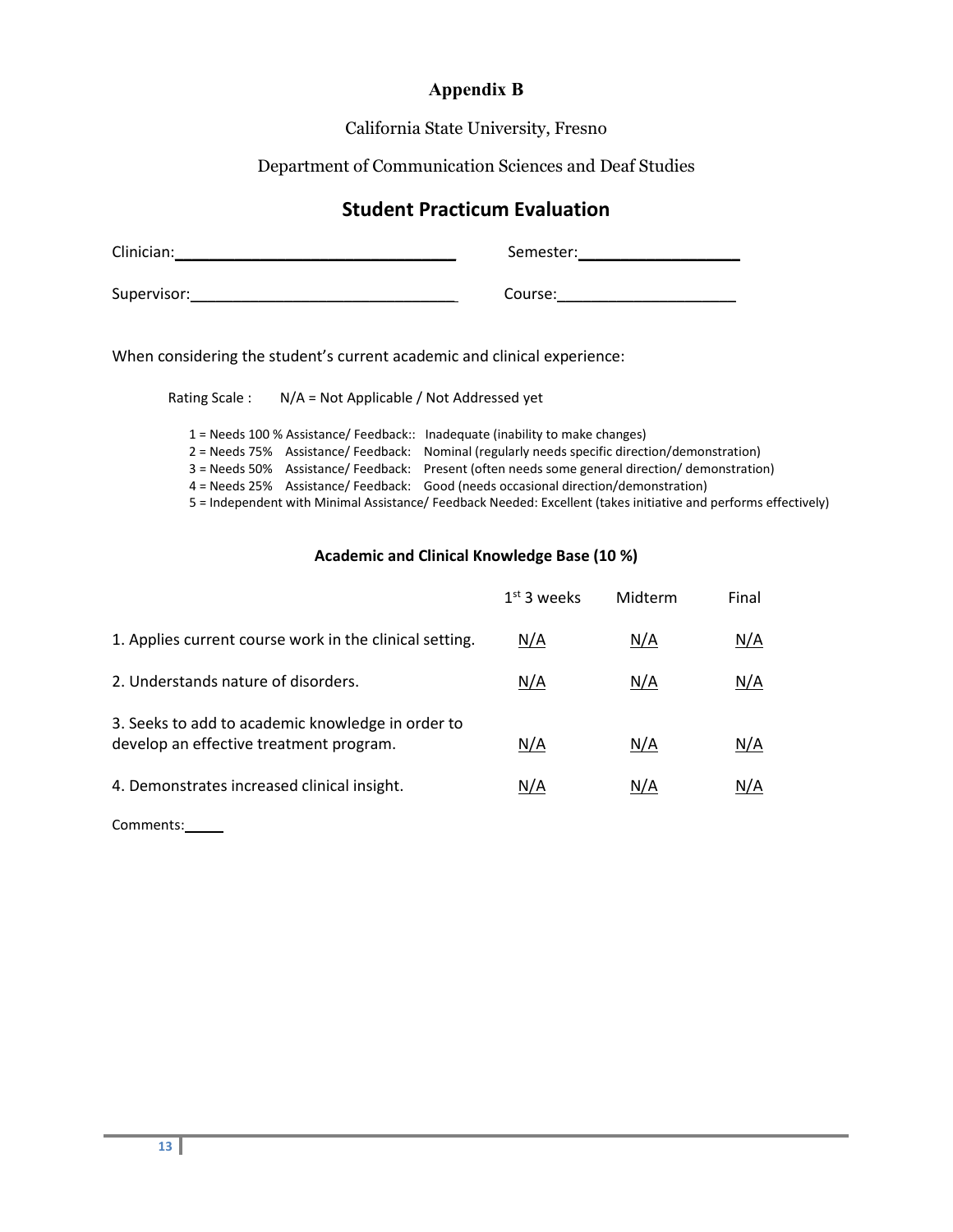# **Diagnostic Skills (10%)**

|                                                                                            | $1st$ 3 weeks | Midterm    | Final      |
|--------------------------------------------------------------------------------------------|---------------|------------|------------|
| 1. Conducts a thorough file review and client interview                                    | N/A           | N/A        | N/A        |
| 2. Utilizes appropriate diagnostic instruments.                                            | N/A           | N/A        | N/A        |
| 3. Effectively administers and records tests according<br>to published guidelines.         | <u>N/A</u>    | N/A        | N/A        |
| 4. Accurately interprets test results.                                                     | N/A           | N/A        | N/A        |
| 5. Makes appropriate prognosis and recommendations<br>based on diagnostic results.         | <u>N/A</u>    | <u>N/A</u> | N/A        |
| 6. Effectively shares results and recommendations and<br>answers questions appropriately.  | <u>N/A</u>    | <u>N/A</u> | N/A        |
| 7. Administers informal diagnostic instrument if<br>published tests are not appropriate.   | <u>N/A</u>    | N/A        | <u>N/A</u> |
| 8. Incorporate multiple measures to establish reliability<br>of results.                   | N/A           | N/A        | N/A        |
| 9. Quickly learns and incorporates new tests or<br>procedures suggested by the supervisor. | N/A           | N/A        | N/A        |
| 10. Demonstrates on-going evaluation of client's skills,<br>task and materials.            | <u>N/A</u>    | N/A        | N/A        |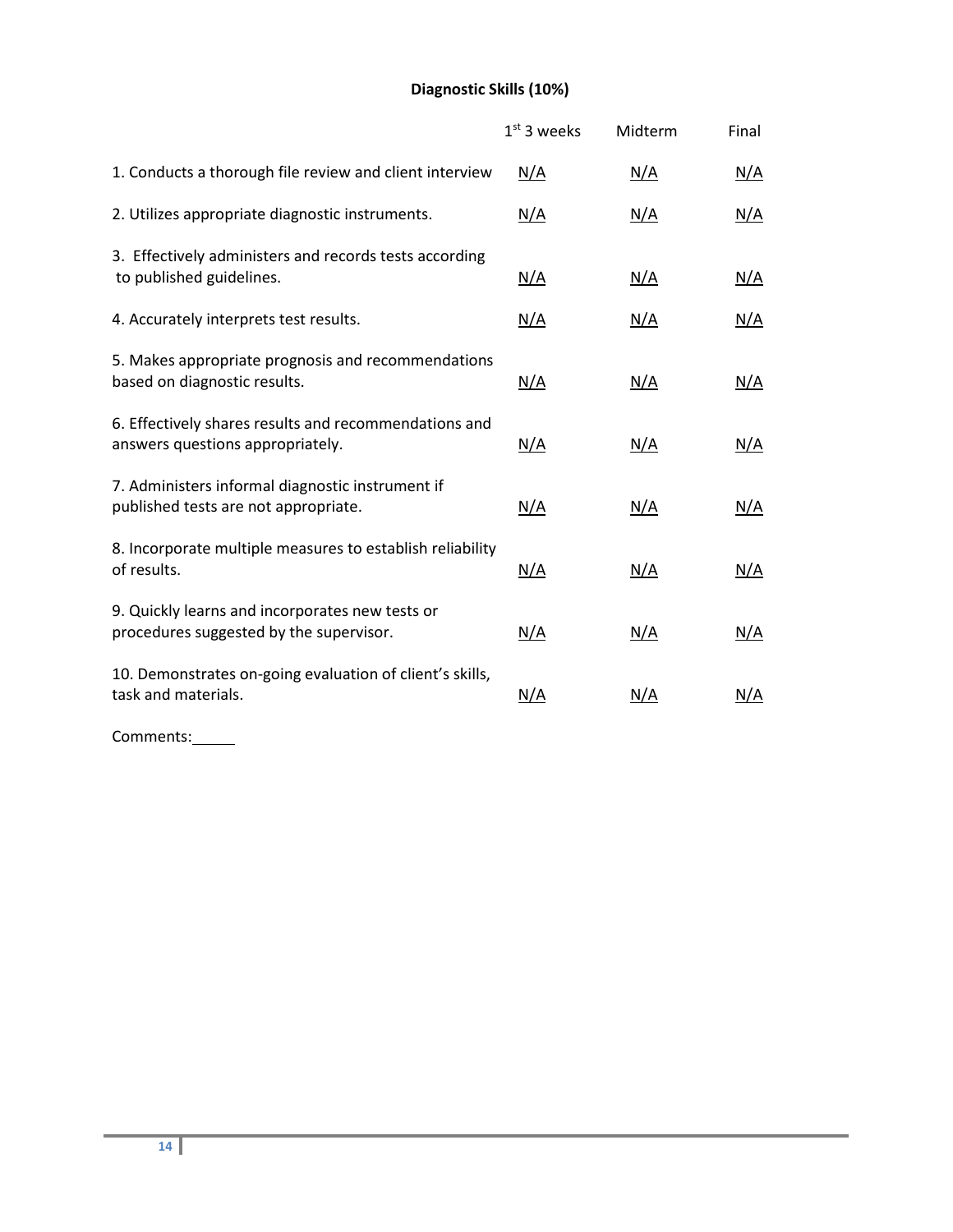# **Treatment Skills (30%)**

|                                                                                                                 | $1st$ 3 weeks | Midterm    | Final      |     |
|-----------------------------------------------------------------------------------------------------------------|---------------|------------|------------|-----|
| 1. Develops and writes appropriate short-and long-term<br>objectives.                                           | <u>N/A</u>    | <u>N/A</u> | <u>N/A</u> |     |
| 2. Sequences treatment to meet the client's needs and<br>the client's performances.                             | <u>N/A</u>    | <u>N/A</u> | N/A        |     |
| 3. Utilizes a variety of appropriate materials.                                                                 | <u>N/A</u>    | <u>N/A</u> | <u>N/A</u> |     |
| 4. Utilizes a variety of appropriate treatment techniques<br>and tasks that are clearly related to goals.       | <u>N/A</u>    | <u>N/A</u> | <u>N/A</u> |     |
| 5. Effectively manages treatment contingencies<br>(e.g., reinforcement) and behavior.                           | <u>N/A</u>    | <u>N/A</u> | <u>N/A</u> |     |
| 6. Accurately and appropriately uses data collection<br>methods.                                                | N/A           | N/A        | N/A        |     |
| 7. Provides consistent and appropriate feedback to clients                                                      |               |            |            |     |
| regarding results of treatment session and overall<br>programs.                                                 | N/A           | <u>N/A</u> | N/A        |     |
| 8. Actively involves client in treatment by training<br>self-charting, providing regular home assignments, etc. | N/A           | N/A        | N/A        |     |
| 9. Adapts treatment methods based on ongoing assessment<br>of client's needs and adjusts pacing when needed.    | N/A           | <u>N/A</u> | N/A        |     |
| 10. Respects scheduling restrictions by beginning and ending<br>treatment on time.                              |               | <u>N/A</u> | N/A        | N/A |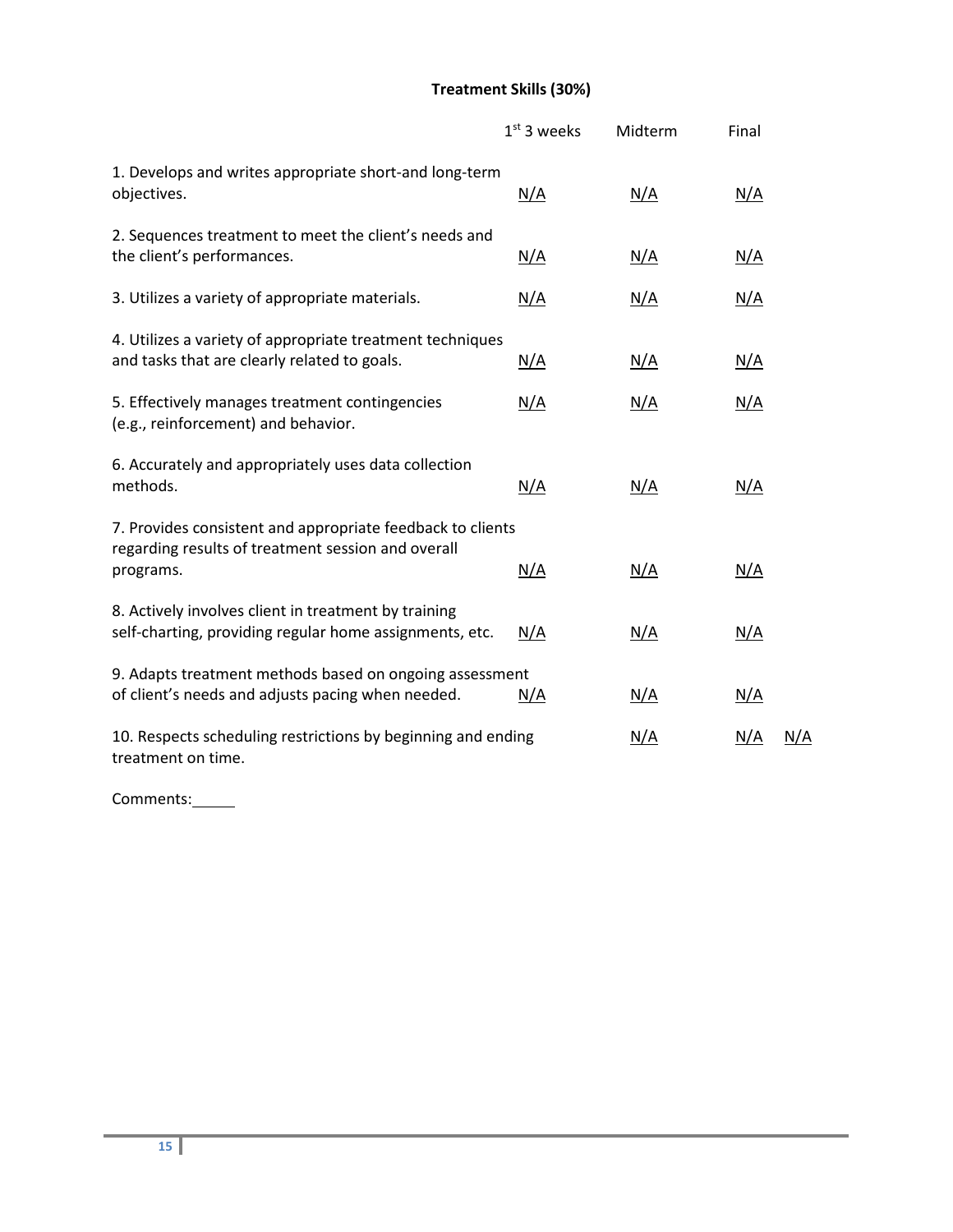# **Writing Skills (20%)**

|                                                                                           | $1st$ 3 weeks | Midterm | Final |
|-------------------------------------------------------------------------------------------|---------------|---------|-------|
| 1. Maintains accurate and appropriate progress notes.                                     | N/A           | N/A     | N/A   |
| 2. Prepares complete, well-organized reports.                                             | N/A           | N/A     | N/A   |
| 3. Submits written assignments in a timely manner.                                        | N/A           | N/A     | N/A   |
| 4. Uses correct and appropriate grammar, form, style, and<br>spelling in written reports. | N/A           | N/A     | N/A   |
| 5. Uses language that is understood by client and family.                                 | N/A           | N/A     | N/A   |

Comments:\_\_\_\_\_

## **Practicum as a Learning Experience (20%)**

|                                                                                                 | $1st$ 3 weeks | Midterm    | Final      |
|-------------------------------------------------------------------------------------------------|---------------|------------|------------|
| 1. Implements recommendations quickly.                                                          | <u>N/A</u>    | <u>N/A</u> | <u>N/A</u> |
| 2. Seeks clarification when in doubt.                                                           | N/A           | <u>N/A</u> | <u>N/A</u> |
| 3. Develops original and/or appropriate solutions to clinical<br>problems.                      | <u>N/A</u>    | <u>N/A</u> | <u>N/A</u> |
| 4. Generalizes information to other clients and situations. N/A                                 |               | <u>N/A</u> | <u>N/A</u> |
| 5. Improves and learns as a result of experience and from<br>supervisory suggestions.           | N/A           | <u>N/A</u> | N/A        |
| 6. Demonstrates careful planning & consideration of<br>consequences.                            | <u>N/A</u>    | <u>N/A</u> | <u>N/A</u> |
| 7. Receives constructive suggestions without resistance.                                        | N/A           | <u>N/A</u> | <u>N/A</u> |
| 8. Conducts on-going self-analysis to meet personal goals. N/A                                  |               | <u>N/A</u> | <u>N/A</u> |
| 9. Demonstrates appropriate organizational skills.                                              | N/A           | <u>N/A</u> | <u>N/A</u> |
| 10. Identifies areas of competencies and areas that need<br>improvement (i.g., self-awareness). | <u>N/A</u>    | <u>N/A</u> | <u>N/A</u> |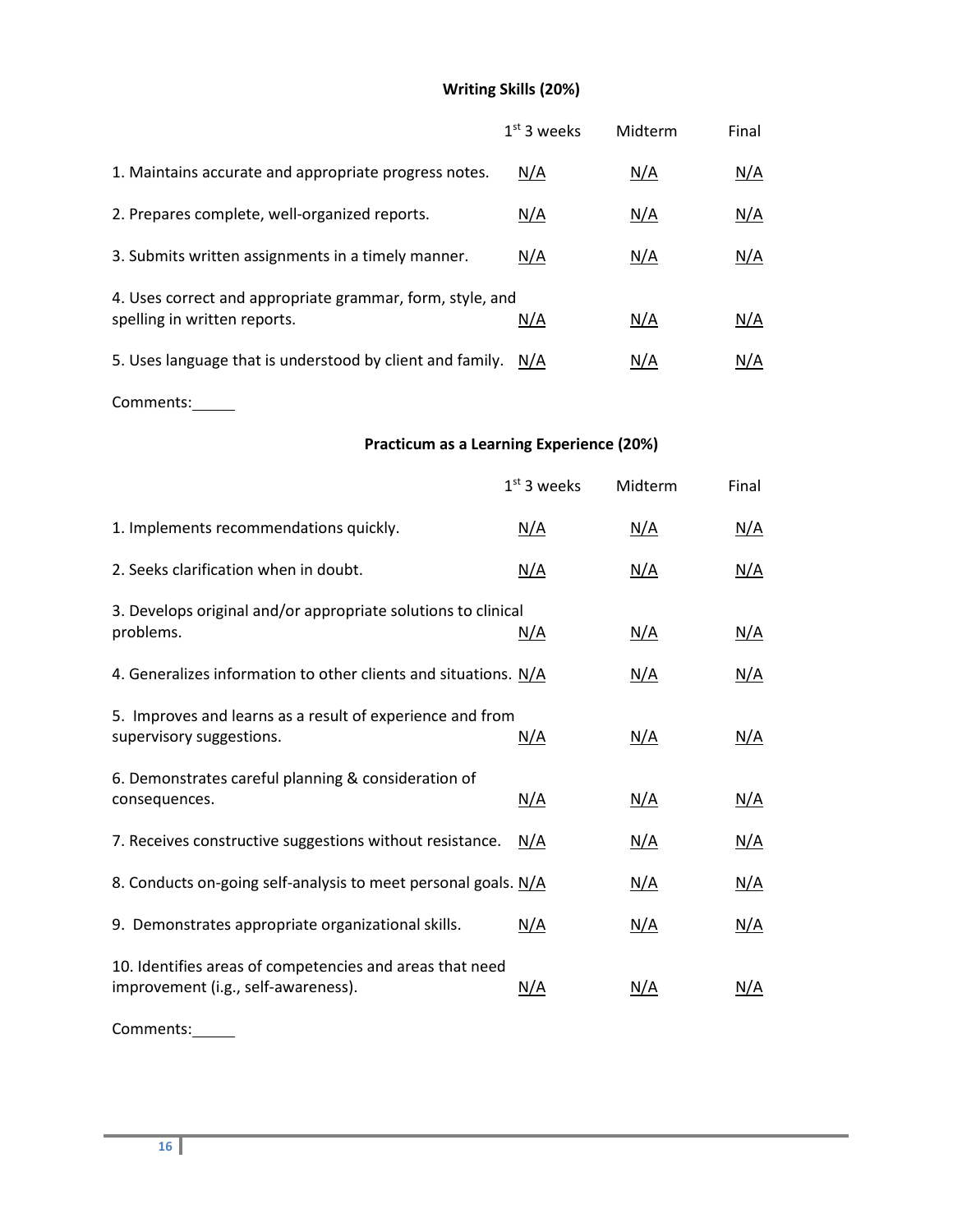# **Professionalism & Ethics ( 10%)**

|                                                                                                                          | $1st$ 3 weeks | Midterm    | Final      |            |
|--------------------------------------------------------------------------------------------------------------------------|---------------|------------|------------|------------|
| 1. Communication effectively using appropriate levels<br>with a variety of individuals (e.g., parents, clients/patients, |               |            |            |            |
| supervisors).                                                                                                            | N/A           | <u>N/A</u> | N/A        |            |
| 2. Establishes and maintains rapport with clients and<br>professionals.                                                  | N/A           | <u>N/A</u> | <u>N/A</u> |            |
| 3. Complies with established clinic or on-site procedures. N/A                                                           |               | <u>N/A</u> | <u>N/A</u> |            |
| 4. Demonstrates knowledge of ASHA's Code of Ethics<br>by applying ethical standard in all professional                   |               |            |            |            |
| relationships.                                                                                                           | N/A           | <u>N/A</u> | N/A        |            |
| 5. Maintains a professional appearance.                                                                                  | <u>N/A</u>    | <u>N/A</u> | <u>N/A</u> |            |
| 6. Attends and is on time for all meetings.                                                                              | N/A           | <u>N/A</u> | <u>N/A</u> |            |
| 7. Treats all people with respect & safeguards confidentiality.                                                          |               | <u>N/A</u> | <u>N/A</u> | <u>N/A</u> |
| 8. Conducts sessions effectively with confidence.                                                                        | N/A           | <u>N/A</u> | <u>N/A</u> |            |
| 9. Demonstrates careful planning & consideration of<br>consequences.                                                     | <u>N/A</u>    | <u>N/A</u> | <u>N/A</u> |            |
| 10. Maintains professional focus on client's needs (including<br>physical, psychological and spiritual).                 | N/A           | <u>N/A</u> | N/A        |            |
| Comments:                                                                                                                |               |            |            |            |
| Supervisor's Signature:                                                                                                  |               | Date:      |            |            |

Adapted from the American Speech-Language-Hearing Association's "Clinical Fellowship Year Performance Rating Observation Scale" and "Handbook for Student Interns & Instructors in Speech Pathology and Audiology."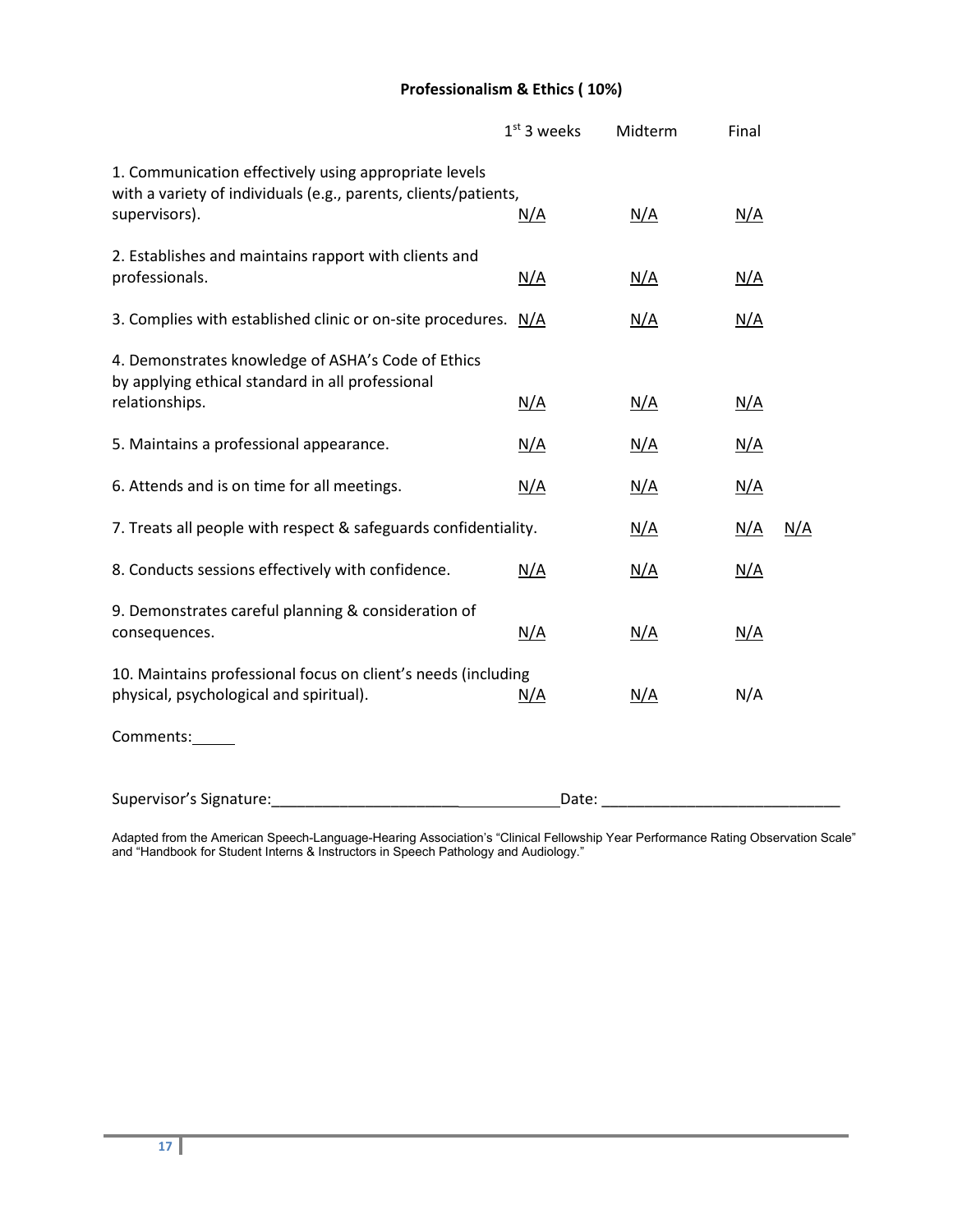# **Appendix C**

## **Employer Evaluation of Program**

Department of Communicative Sciences and Deaf Studies California State University, Fresno

### Dear Employer:

Our records show that your employee, \_\_\_\_\_\_\_\_\_\_\_\_\_\_\_\_\_\_\_\_\_\_\_\_, took courses in the Dept. of Communicative Sciences and Deaf Studies. As a requirement of our accreditation process, this evaluation is being sent to employers of our graduates to secure data which will help us evaluate and improve our program. The results will be confidential, and in any reporting of data, your employee's name will not be used. Please rate on the scale below. Thank you in advance for your assistance.

|    |                                                                                                                                                                     | Excellent | Good   | Fair         | Poor | $\frac{4}{5}$ |
|----|---------------------------------------------------------------------------------------------------------------------------------------------------------------------|-----------|--------|--------------|------|---------------|
| 1. | Skill in Treatment / Teaching Ability to develop a treatment or<br>educational program appropriate to client's or student's needs.                                  | ⊓         |        |              |      |               |
| 2. | Skill in Management of Behavior (maintain on-task behavior.)                                                                                                        | ⊓         | □      | l 1          |      |               |
| 3. | Skill in Assessment (assessment is ongoing in nature, using<br>observational, recorded, standardized and non-standardized<br>measurement procedures and techniques. |           |        |              |      |               |
|    | Knowledge and implementation of diagnostic tools<br>a.<br>available.                                                                                                | ⊓         |        |              |      |               |
|    | Adequate knowledge of specific characteristics of type<br>$b$ .<br>of population served.                                                                            | ⊓         | □      | ⊓            |      |               |
| 4. | Skill in Reporting (written reports pertinent and accurate.)                                                                                                        | ⊓         | □      | $\mathbf{I}$ |      |               |
| 5. | Organizational Skills                                                                                                                                               | ⊓         | $\Box$ | ⊓            |      |               |
| 6. | Ability to communicate with families.                                                                                                                               | $\Box$    | $\Box$ | ⊓            |      |               |
| 7. | Ability to communicate with colleagues and other disciplines<br>on a professional level.                                                                            | ⊓         | ⊓      | l 1          |      |               |
| 8. | Ability to communicate with clients or students.                                                                                                                    | ⊓         | $\Box$ | ⊓            | - 1  | H             |
|    | Overall, how would you rate the quality of service rendered by this person?                                                                                         | ⊓         | l 1    |              |      |               |

What is the number of clients or students presently served by this person?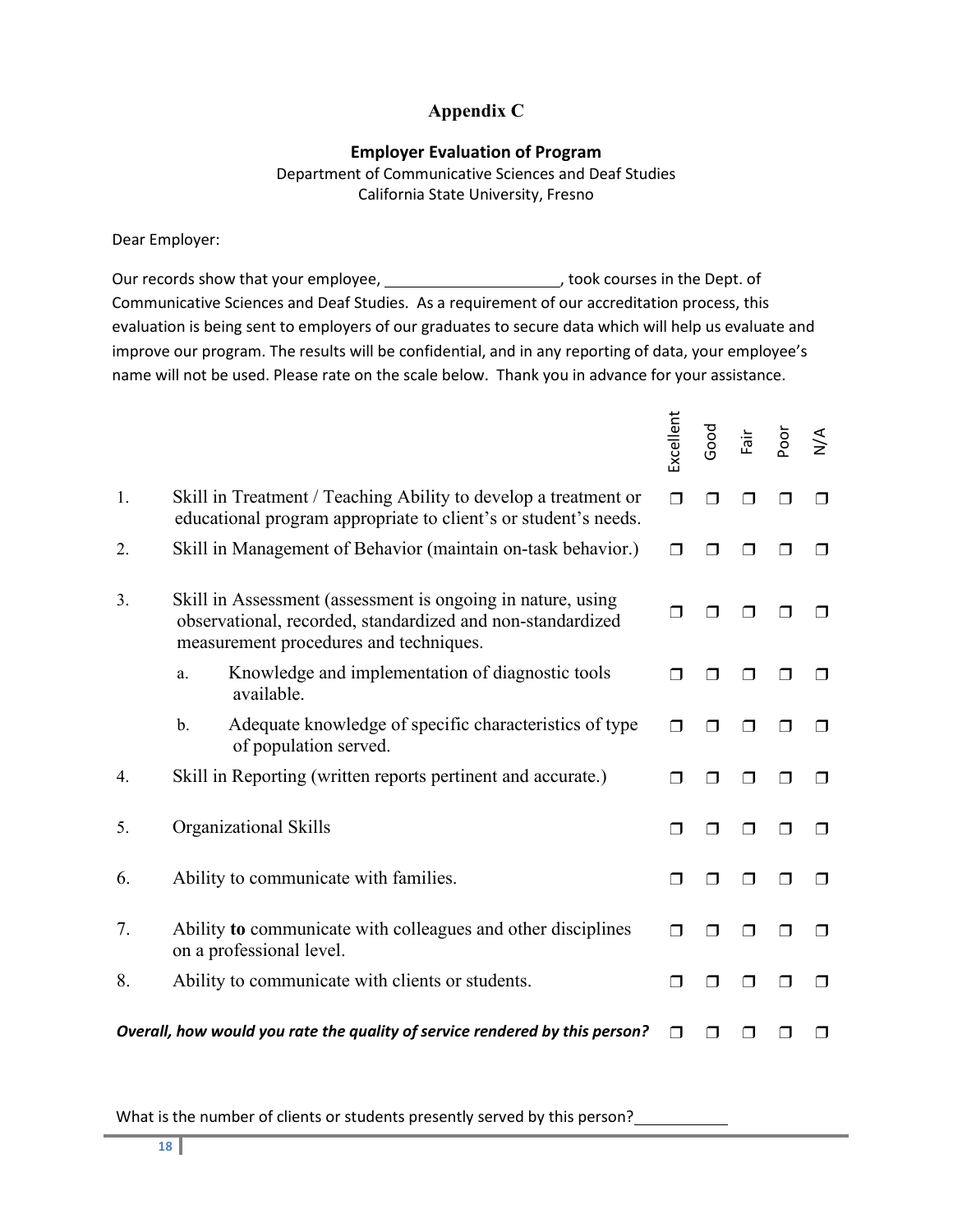# **Appendix D**

## **Alumni Survey**

**Alumni Survey** Department of Communicative Sciences and Deaf Studies California State University, Fresno

Dear Graduate:

As an alumnus of the Communicative Sciences and Deaf Studies department, would like you to look back and evaluate the preparation you received while a student in the department. Please evaluate the education you received in the Dept. of Communicative Sciences and Deaf Studies by checking either "excellent," "good," "fair," "poor," or "N/A." You may return this form in the enclosed envelope.

*Check all that you have completed:* B.A. ❒ M.A. ❒ Credential ❒

*Check your option:* Deaf Education ❒Speech-Language Pathology ❒

|    |                                                                                                                                                                      | xcellent | Good | Fair | por | $\frac{4}{5}$ |
|----|----------------------------------------------------------------------------------------------------------------------------------------------------------------------|----------|------|------|-----|---------------|
|    | <b>Professional/Technical:</b>                                                                                                                                       |          |      |      |     |               |
| 1. | Skill in Treatment / Teaching Ability to develop a treatment<br>or educational program appropriate to client's or student's needs.                                   | ⊓        |      |      |     |               |
| 2. | Skill in Management of Behavior (maintain on-task behavior.)                                                                                                         |          |      |      |     |               |
| 3. | Skill in Assessment (assessment is ongoing in nature, using<br>observational, recorded, standardized and non-standardized<br>measurement procedures and techniques.) |          |      |      |     |               |
|    | Knowledge and implementation of diagnostic tools<br>a.<br>available.                                                                                                 |          |      |      |     |               |
|    | Adequate knowledge of specific characteristics of type<br>b.<br>of population served.                                                                                |          |      |      |     |               |
| 4. | Skill in Reporting (written reports pertinent and accurate.)                                                                                                         | ⊓        |      |      |     |               |
| 5. | Organizational Skills.                                                                                                                                               |          |      |      |     |               |

### *Interpersonal Communication:*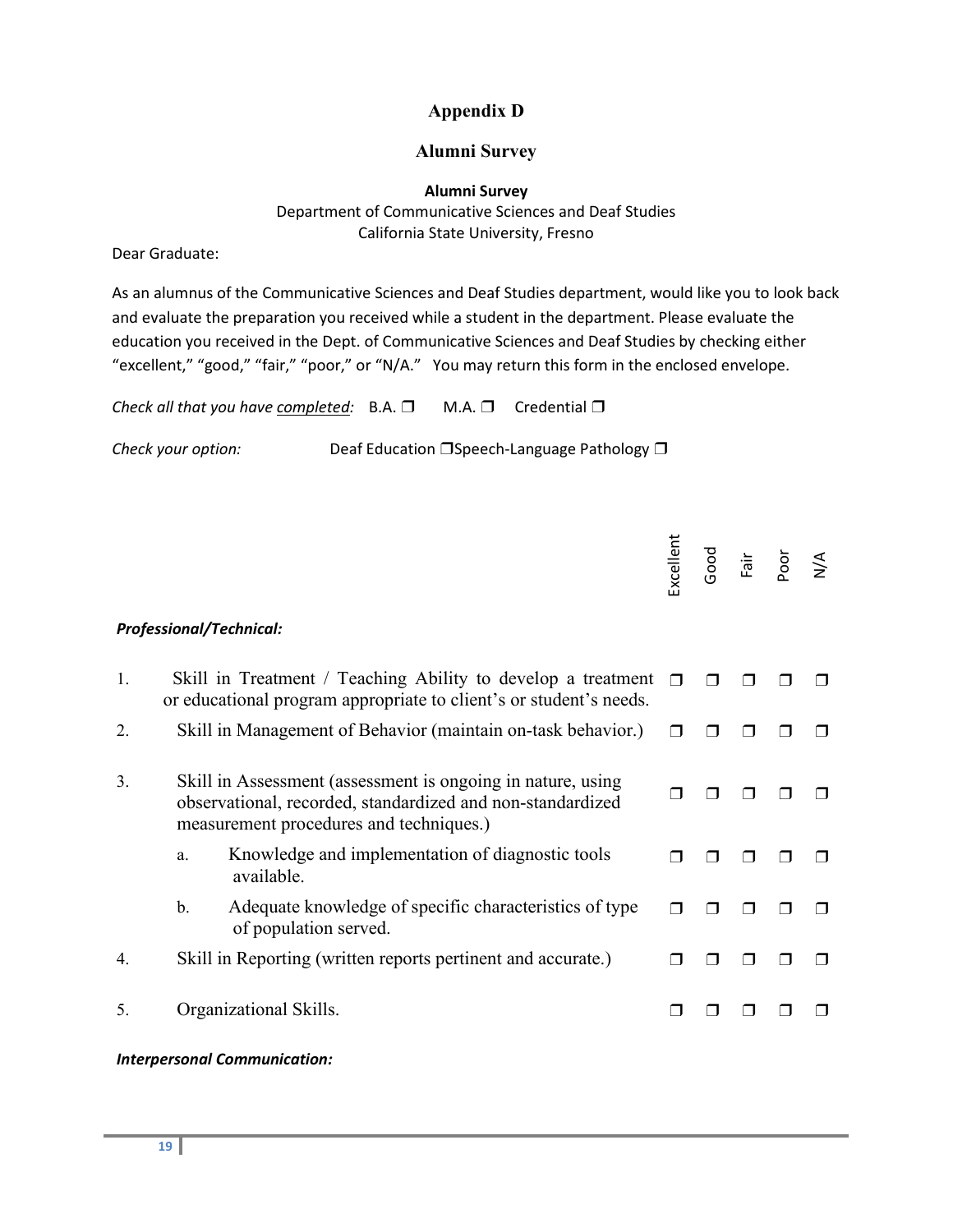| 1. Ability to communicate with families.                                       |                                                                                          |  |  |  |
|--------------------------------------------------------------------------------|------------------------------------------------------------------------------------------|--|--|--|
| 2.                                                                             | Ability to communicate with colleagues and other disciplines<br>on a professional level. |  |  |  |
| 3.                                                                             | Ability to communicate with clients or students.                                         |  |  |  |
| Overall, How would you rate the quality of you education in the<br>Department? |                                                                                          |  |  |  |

Check  $(\blacktriangleright)$  if you currently have completed or have been granted any of the following:

| Certificate of Clinical Competence in Speech-Language Pathology                        |
|----------------------------------------------------------------------------------------|
| California License in Speech-Language Pathology                                        |
| Certification by Council on Education of the Deaf                                      |
| California Teaching/Clinical Credentials for the practice of Speech-Language Pathology |
| California Teaching/Clinical Credentials for Education of the Deaf                     |
| Other California Teaching/Clinical Credentials (Specify                                |
| Other professional authorizations (Specify                                             |
|                                                                                        |

How many times you have attended or completed activities for continuing education (e.g., conferences, workshops, seminars, courses, etc.) in the past year?

Of these activities, for how many were you granted continuing education units, units to advance on you salary schedule, or both?

∙